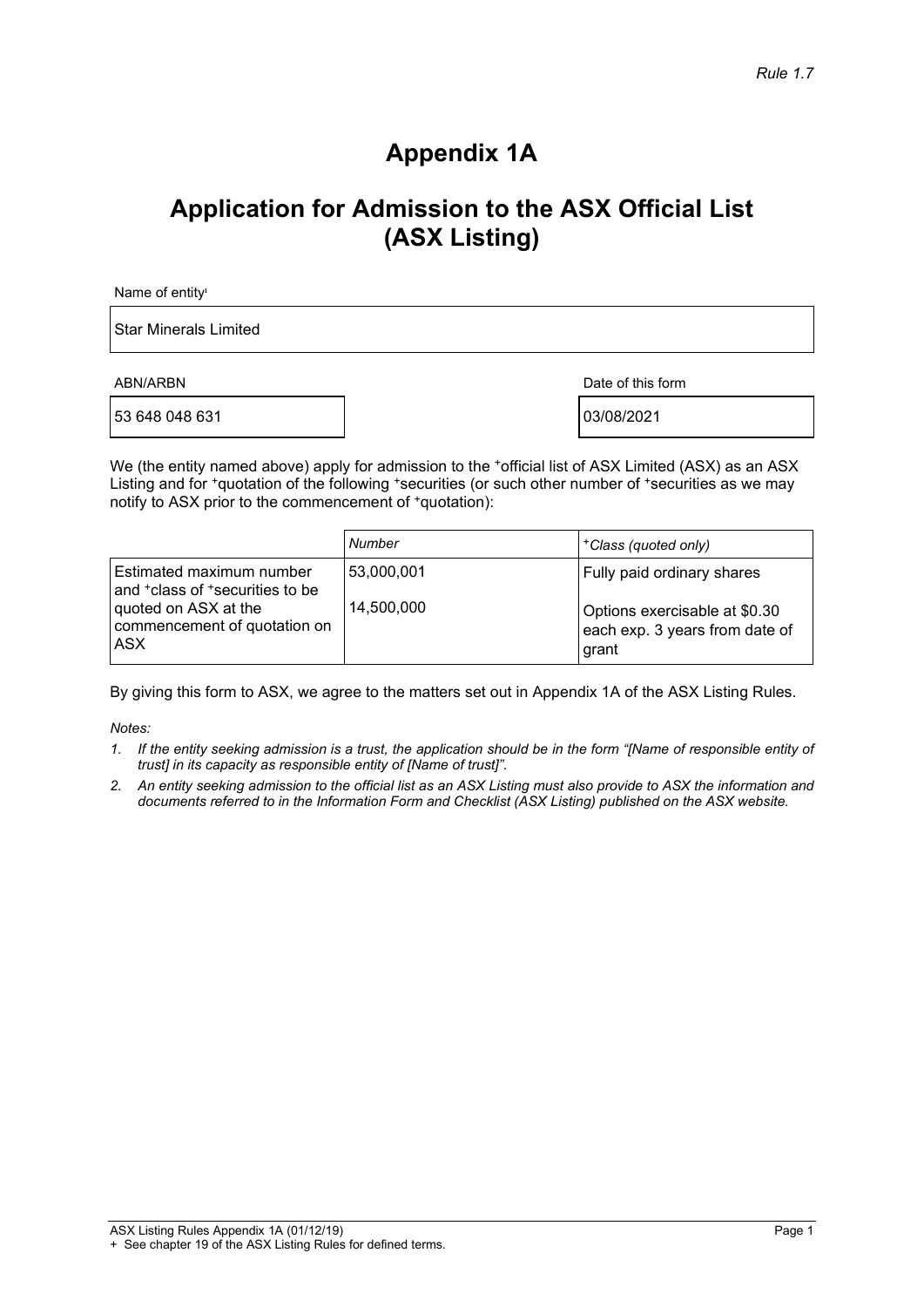# **Information Form and Checklist**

## **(ASX Listing)**

| Name of entity               | ABN/ACN/ARBN/ARSN |                |
|------------------------------|-------------------|----------------|
| <b>Star Minerals Limited</b> |                   | 53 648 048 631 |

#### **We (the entity named above) supply the following information and documents to support our application for admission to the official list of ASX Limited (ASX) as an ASX Listing.**

**Note:** by giving an Appendix 1A *Application for Admission to the ASX Official List (ASX Listing)* to ASX, the entity is taken to have warranted that all of the information and documents it has given, or will give, to ASX in connection with its admission to the official list and the quotation of its securities are, or will be, accurate, complete and not misleading. It also indemnifies ASX to the fullest extent permitted by law in respect of any claim, action or expense arising from, or connected with, any breach of that warranty (see Appendix 1A of the ASX Listing Rules).

The information and documents referred to in this Information Form and Checklist (including any annexures to it) are covered by the warranty and indemnity mentioned above.

Terms used in this Information Form and Checklist and in any Annexures have the same meaning as in the ASX Listing Rules.

# **Part 1 – Key Information**

*Instructions: please complete each applicable item below. If an item is not applicable, please mark it as "N/A".*

#### **All entities – corporate details**[1](#page-1-0)

| Type of Australian registration<br>number given above (eg ABN, ACN,<br>ARSN or ARBN) | <b>ABN</b>                                        |
|--------------------------------------------------------------------------------------|---------------------------------------------------|
| Legal entity identifier, if applicable                                               | ACN 648 048 631                                   |
| Place of incorporation or<br>establishment                                           | Western Australia                                 |
| Date of incorporation or<br>establishment                                            | 18/02/2021                                        |
| Legislation under which incorporated<br>or established                               | Corporations Act 2001 (Cth)                       |
| Address of registered office in place<br>of incorporation or establishment           | Suite 1, 1 Tully Road<br>East Perth WA 6004       |
| Main business activity                                                               | Mining Exploration                                |
| Country where main business activity<br>is mostly carried on                         | Australia                                         |
| Other exchanges on which the entity<br>is listed                                     | None                                              |
| Street address of principal<br>administrative office                                 | Level 1, 85 Havelock Street<br>West Perth WA 6005 |

<span id="page-1-0"></span>If the entity applying for admission to the official list is a stapled group, please provide these details for each entity comprising the stapled group.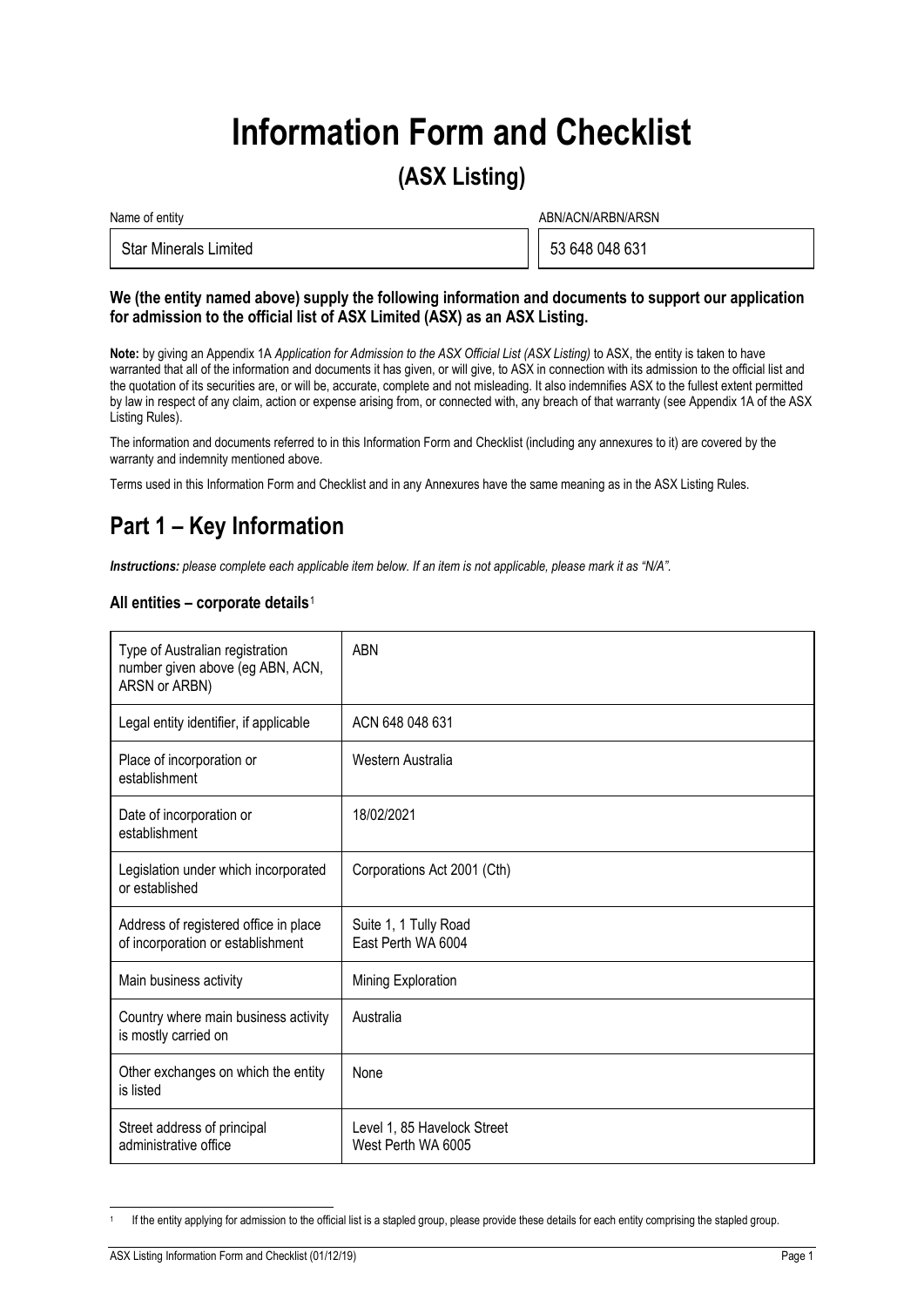| Postal address of principal<br>administrative office   | Level 1, 85 Havelock Street<br>West Perth WA 6005 |
|--------------------------------------------------------|---------------------------------------------------|
| Telephone number of principal<br>administrative office | +61 8 9226 1860                                   |
| E-mail address for investor enquiries                  | info@starminerals.com.au                          |
| Website URL                                            | www.starminerals.com.au                           |

#### **All entities – board and senior management details**[2](#page-2-0)

| Full name and title of chairperson of<br>directors                                              | Ian George Stuart - Non-Executive Chairman                                                                                                     |
|-------------------------------------------------------------------------------------------------|------------------------------------------------------------------------------------------------------------------------------------------------|
| Full names of all existing directors                                                            | Ian George Stuart - Non-Executive Chairman<br>Ashley Stewart Jones - Non-Executive Director<br>Stephen Rodney Strubel - Non-Executive Director |
| Full names of any persons proposed<br>to be appointed as additional or<br>replacement directors | N/A                                                                                                                                            |
| Full name and title of CEO/managing<br>director                                                 | Gregory William Neil Almond - Chief Executive Officer                                                                                          |
| Email address of CEO/managing<br>director                                                       | greg@starminerals.com.au                                                                                                                       |
| Full name and title of CFO                                                                      | Matthew Edward Edmondson (acting CFO)                                                                                                          |
| Email address of CFO                                                                            | matt.edmondson@mecorporate.com.au                                                                                                              |
| Full name and title of company<br>secretary                                                     | Matthew Edward Edmondson - Company Secretary                                                                                                   |
| Email address of company secretary                                                              | matt.edmondson@mecorporate.com.au                                                                                                              |

#### **All entities – ASX compliance contact details**[3](#page-2-1)

| Full name and title of ASX contact(s)      | Mathew Edward Edmondson                                              |
|--------------------------------------------|----------------------------------------------------------------------|
| Business address of ASX contact(s)         | Matthew Edmondson<br>ME Corporate<br>PO Box 695<br>Claremont WA 6910 |
| Business phone number of ASX<br>contact(s) | 0402 919 819                                                         |
| Mobile phone number of ASX<br>contact(s)   | 0402 919 819                                                         |
| Email address of ASX contact(s)            | matt.edmondson@mecorporate.com.au                                    |

<span id="page-2-0"></span><sup>2</sup> If the entity applying for admission to the official list is a trust, enter the board and senior management details for the responsible entity of the trust.

<span id="page-2-1"></span><sup>3</sup> Under Listing Rule 1.1 Condition 13, a listed entity must appoint a person responsible for communication with ASX on Listing Rule matters. You can appoint more than one person to cater for situations where the primary nominated contact is not available.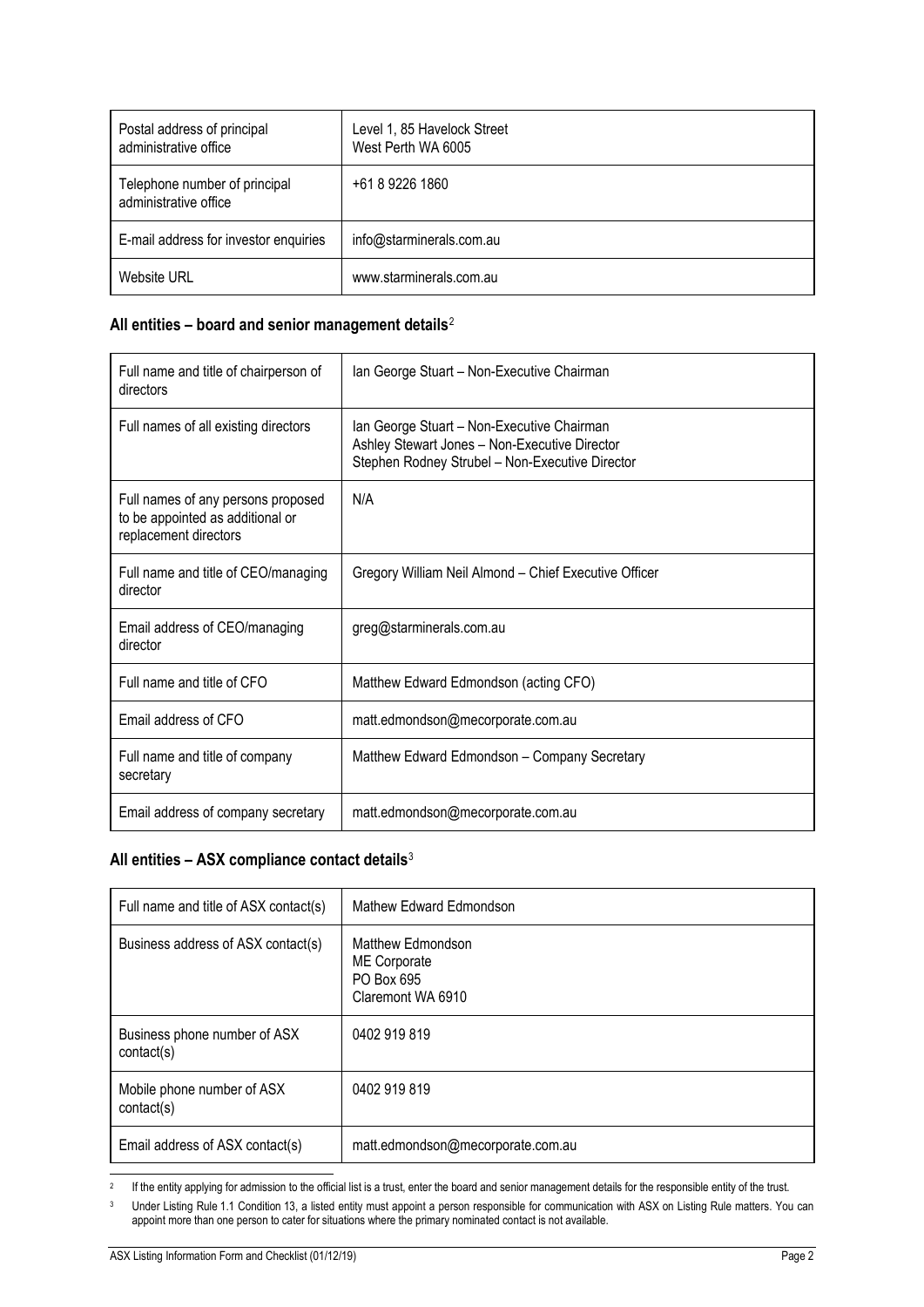#### **All entities – investor relations contact details**

| Full name and title of person<br>responsible for investor relations   | Gregory William Neil Almond |
|-----------------------------------------------------------------------|-----------------------------|
| Business phone number of person<br>responsible for investor relations | +61 8 9226 1860             |
| Email address of person responsible<br>for investor relations         | greg@starminerals.com.au    |

#### **All entities – auditor details**[4](#page-3-0)

| Full name of auditor | Pty Ltd<br>∟lderton |
|----------------------|---------------------|
|                      |                     |

#### **All entities – registry details**[5](#page-3-1)

| Name of securities registry                                  | Automic Group                                    |
|--------------------------------------------------------------|--------------------------------------------------|
| Address of securities registry                               | Level 2, 267 St Georges Terrace<br>Perth WA 6000 |
| Phone number of securities registry                          | 1300 288 664                                     |
| Fax number of securities registry                            | +61 (0)2 8583 3040                               |
| Email address of securities registry                         | hello@automic.com.au                             |
| Type of subregisters the entity will<br>operate <sup>6</sup> | CHESS and issuer sponsored sub-registers         |

#### **All entities – key dates**

| Annual balance date                                                                            | 30 June  |
|------------------------------------------------------------------------------------------------|----------|
| Month in which annual meeting is<br>usually held (or intended to be held) <sup>7</sup>         | November |
| Months in which dividends or<br>distributions are usually paid (or are<br>intended to be paid) | N/A      |

#### **Trusts – additional details**

| Name of responsible entity                                        | N/A |
|-------------------------------------------------------------------|-----|
| Full names of the members of the<br>compliance committee (if any) | N/A |

<span id="page-3-0"></span><sup>4</sup> In certain cases, ASX may require the applicant to provide information about the qualifications and experience of its auditor for release to the market before quotation commences (see Guidance Note 1 section 2.12).

<span id="page-3-1"></span><sup>&</sup>lt;sup>5</sup> If the entity has different registries for different classes of securities, please indicate clearly which registry details apply to which class of securities.

<span id="page-3-3"></span><span id="page-3-2"></span><sup>6</sup> Example: CHESS and issuer sponsored subregisters (see Guidance Note 1 section 3.23).

<sup>7</sup> May not apply to some trusts.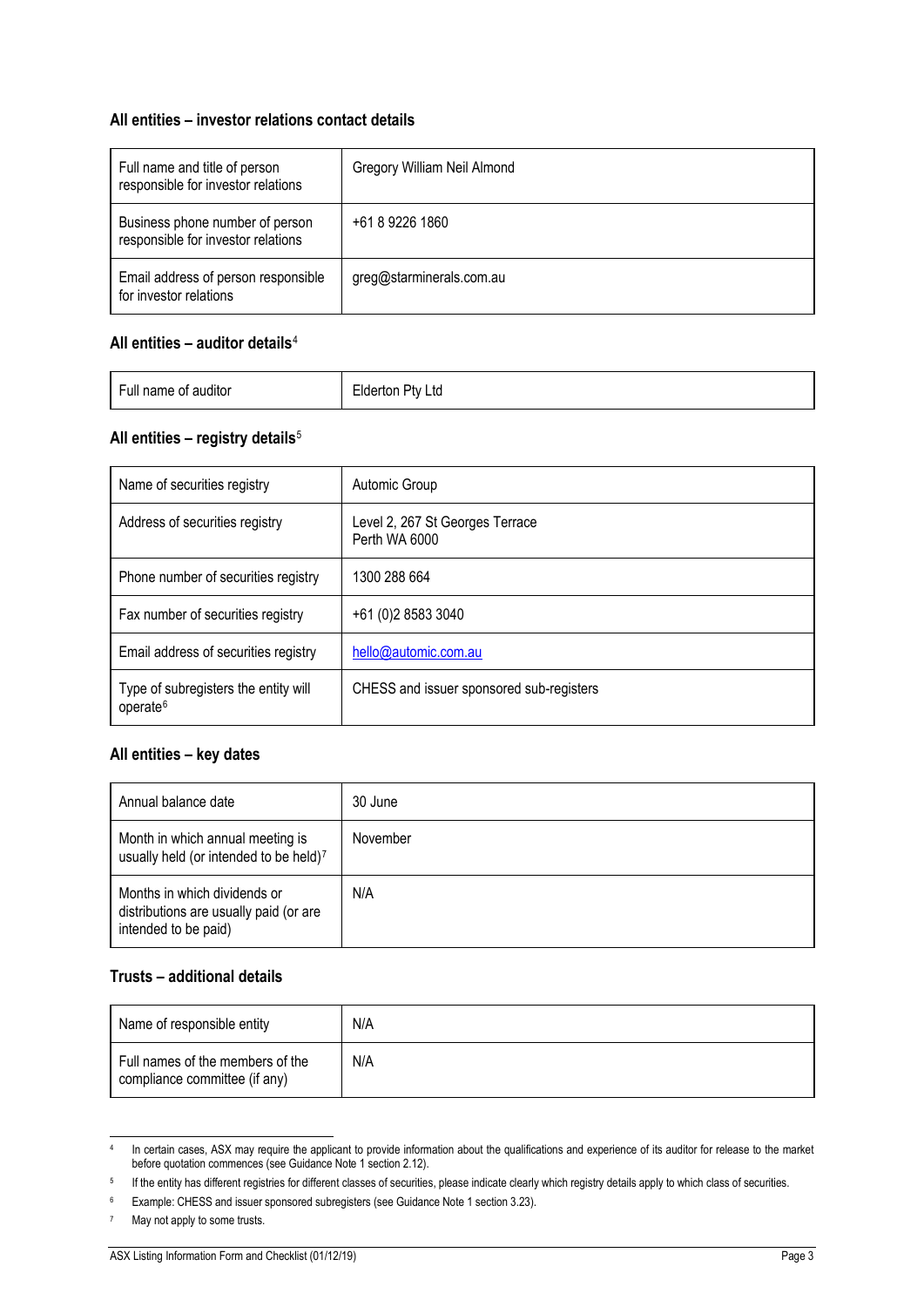#### **Entities incorporated or established outside Australia – additional details**

| Name and address of the entity's<br>Australian agent for service of<br>process | N/A |
|--------------------------------------------------------------------------------|-----|
| Address of registered office in<br>Australia (if any)                          | N/A |

#### **Entities listed or to be listed on another exchange or exchanges**

| Name of the other exchange(s) where<br>the entity is or proposes to be listed  | N/A |
|--------------------------------------------------------------------------------|-----|
| Is the ASX listing intended to be the<br>entity's primary or secondary listing | N/A |

# **Part 2 – Checklist Confirming Compliance with Admission Requirements**

*Instructions: please indicate in the "Location/Confirmation" column for each item below and in any Annexures where the information or document referred to in that item is to be found (eg in the case of information, the specific page reference in the Offer Document where that information is located or, in the case of a document, the folder tab number where that document is located). If the item asks for confirmation of a matter, you may simply enter "Confirmed"" in the "Location/Confirmation" column. If an item is not applicable, please mark it as "N/A".*

In this regard, it will greatly assist ASX and speed up its review of the application if the various documents referred to in this Checklist and *any Annexures (other than the 2 copies of the applicant's Offer Document (as lodged with ASIC) referred to in item 4 and the 10 printed versions of the final Offer Document referred to in note 10) are provided in a folder separated by numbered tabs and if the entity's constitution and copies of all material contracts are provided both in hard copy and in electronic format.*

*Note that completion of this Checklist and any Annexures is not to be taken to represent that the entity is necessarily in full or substantial compliance with the ASX Listing Rules or that ASX will admit the entity to its official list. Admission to the official list is in ASX's absolute discretion and ASX may refuse admission without giving any reasons (see Listing Rule 1.19).*

*A reference in this Checklist and in any Annexures to the "Offer Document" means the listing prospectus, product disclosure statement or information memorandum lodged by the applicant with ASX pursuant to Listing Rule 1.1 Condition 3.*

*If the applicant lodges a supplementary or replacement prospectus, product disclosure statement or information memorandum with ASX, ASX may require it to update this Checklist and any Annexures by reference to that document.*

#### **All entities – key supporting documents**

No Item **No Item** Location/Confirmation

| 1. A copy of the entity's certificate of incorporation, certificate of registration or<br>other evidence of status (including any change of name)                                                                                                                | Annexed. Refer Attachment 1 in<br>accompanying Index. |
|------------------------------------------------------------------------------------------------------------------------------------------------------------------------------------------------------------------------------------------------------------------|-------------------------------------------------------|
|                                                                                                                                                                                                                                                                  |                                                       |
| 2. A copy of the entity's constitution (Listing Rule 1.1 Condition 2) <sup>8</sup>                                                                                                                                                                               | Annexed, Refer Attachment 2 in                        |
|                                                                                                                                                                                                                                                                  | accompanying Index.                                   |
|                                                                                                                                                                                                                                                                  |                                                       |
| 3. Either:                                                                                                                                                                                                                                                       | Confirmed. Constitution includes                      |
| (a) confirmation that the entity's constitution includes the provisions of<br>Appendix 15A or Appendix 15B (as applicable); or<br>(b) a completed checklist that the constitution complies with the Listing<br>Rules (Listing Rule 1.1 Condition 2) <sup>9</sup> | Appendix 15A provisions at clause 2.4                 |
|                                                                                                                                                                                                                                                                  |                                                       |
| 4. An electronic version and 2 hard copies of the Offer Document, as lodged<br>with ASIC (Listing Rule 1.1 Condition 3) <sup>10</sup>                                                                                                                            | Annexed. Refer Attachment 3 in<br>accompanying Index. |

<span id="page-4-1"></span><span id="page-4-0"></span>It will assist ASX if the copy of the constitution is provided both in hard copy and in electronic format.

An electronic copy of the checklist is available from the ASX Compliance Downloads page on ASX's website.

<span id="page-4-2"></span>The applicant should also provide 10 printed copies of the final Offer Document to ASX as soon as they are available.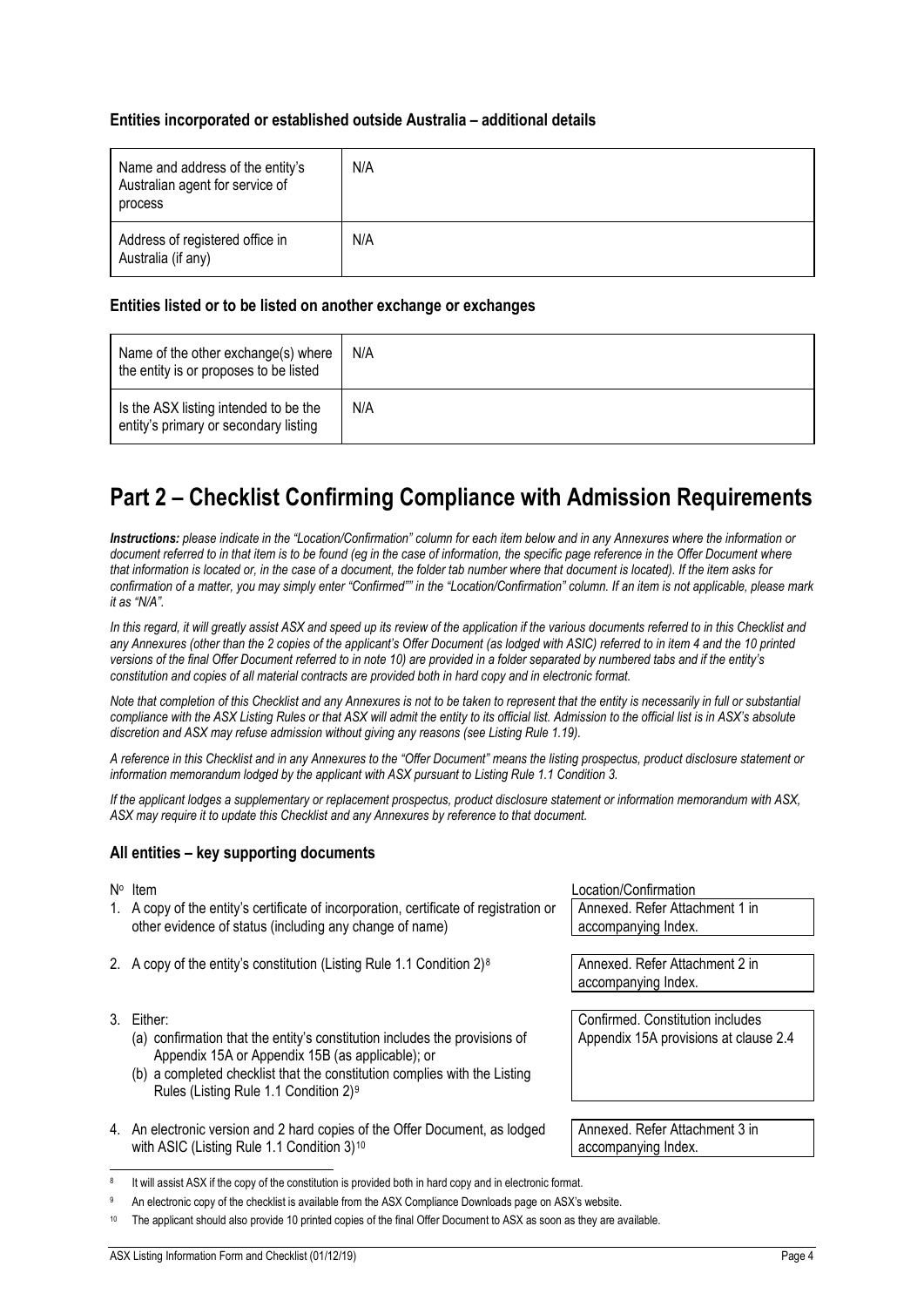|    | N° Item                                                                                                                                                                                                                                                                                                                                                             | Location/Confirmation                                                                                                       |
|----|---------------------------------------------------------------------------------------------------------------------------------------------------------------------------------------------------------------------------------------------------------------------------------------------------------------------------------------------------------------------|-----------------------------------------------------------------------------------------------------------------------------|
|    | 5. Where in the Offer Document is the prominent statement that ASX takes no<br>responsibility for the contents of the Offer Document (Listing Rule 1.1<br>Condition 3)?                                                                                                                                                                                             | Refer Important Notices section of<br>Prospectus, inside cover.                                                             |
| 6. | Original executed ASX Online agreement confirming that documents may be<br>given to ASX and authenticated electronically (Listing Rule 1.1<br>Condition 14) <sup>11</sup>                                                                                                                                                                                           | Annexed. Refer Attachment 4 in<br>accompanying Index.                                                                       |
|    | 7. If the entity's corporate governance statement <sup>12</sup> is included in its Offer<br>Document, the page reference where it is included. Otherwise, a copy of the<br>entity's corporate governance statement (Listing Rule 1.1 Condition 16)                                                                                                                  | Annexed. Refer Attachment 5 in<br>accompanying Index.                                                                       |
|    | 8. If the entity will be included in the S & P All Ordinaries Index on admission to<br>the official list, <sup>13</sup> where in its Offer Document does it state that it will have an<br>audit committee (Listing Rule 1.1 Condition 17)?                                                                                                                          | N/A                                                                                                                         |
|    | 9. If the entity will be included in the S & P / ASX 300 Index on admission to the<br>official list, <sup>14</sup> where in its Offer Document does it state that it will comply with<br>the recommendations set by the ASX Corporate Governance Council in<br>relation to the composition and operation of the audit committee (Listing<br>Rule 1.1 Condition 17)? | N/A                                                                                                                         |
|    | 10. If the entity will be included in the S & P / ASX 300 Index on admission to the<br>official list, <sup>15</sup> where in its Offer Document does it state that it will have a<br>remuneration committee comprised solely of non-executive directors (Listing<br>Rule 1.1 Condition 18)                                                                          | N/A                                                                                                                         |
|    | 11. If the entity's trading policy is included in its Offer Document, the page<br>reference where it is included. Otherwise, a copy of the entity's trading policy<br>(Listing Rule 1.1 Condition 19)                                                                                                                                                               | Refer page 44 of Prospectus                                                                                                 |
|    | 12. For each director or proposed director, the CEO or proposed CEO, and the<br>CFO or proposed CFO (together, "relevant officers") of the entity at the date<br>of listing, <sup>16</sup> a list of the countries in which they have resided over the past<br>10 years (Listing Rule 1.1 Condition 20 and Guidance Note 1 section 3.21) <sup>17</sup>              | For all officers other than Ashley Jones<br>- Australia only.<br>For Ashley Jones - Australia, Botswana,<br>Namibia, Zambia |
|    | 13. For each relevant officer, a list of any other names or alias they have used in<br>the past 10 years, including any maiden name or married name <sup>18</sup> (Listing<br>Rule 1.1 Condition 20 and Guidance Note 1 section 3.21)                                                                                                                               | N/A                                                                                                                         |
|    | 14. For each relevant officer who is or has in the past 10 years been a resident<br>of Australia, an original or certified true copy of a national criminal history<br>check obtained from the Australian Federal Police, a State or Territory police<br>service or a broker accredited by Australian Criminal Intelligence                                         | Annexed. Refer Attachment 6 in<br>accompanying Index.                                                                       |

<span id="page-5-1"></span><span id="page-5-0"></span><sup>11</sup> An electronic copy of the *ASX Online Agreement* is available from the ASX Compliance Downloads page on ASX's website.

<sup>&</sup>lt;sup>12</sup> The entity's "corporate governance statement" is the statement disclosing the extent to which the entity will follow, as at the date of its admission to the official list, the recommendations set by the ASX Corporate Governance Council. If the entity does not intend to follow all the recommendations on its admission to the official list, the entity must separately identify each recommendation that will not be followed and state its reasons for not following the recommendation and what (if any) alternative governance practices it intends to adopt in lieu of the recommendation.

<span id="page-5-2"></span><sup>&</sup>lt;sup>13</sup> If the entity is unsure whether they will be included in the S & P All Ordinaries Index on admission to the official list, they should contact ASX or S & P.

<span id="page-5-3"></span><sup>14</sup> If the entity is unsure whether they will be included in the S & P / ASX 300 Index on admission to the official list, they should contact ASX or S & P.

<span id="page-5-4"></span><sup>&</sup>lt;sup>15</sup> If the entity is unsure whether they will be included in the S & P / ASX 300 Index on admission to the official list, they should contact ASX or S & P.

<span id="page-5-5"></span><sup>&</sup>lt;sup>16</sup> If the entity applying for admission to the official list is a trust, references in items 12, 13, 14, 15, 16, 17 and 18 to a relevant officer mean a relevant officer of the responsible entity of the trust.

<span id="page-5-6"></span><sup>17</sup> The information referred to in items 12, 13, 14, 15, 16, 17 and 18 is required so that ASX can be satisfied that the relevant officer is of good fame and character under Listing Rule 1 Condition 20.

<span id="page-5-7"></span>The sample statutory declaration referred to in item 18 below addresses this requirement. Note that if the relevant officer has used another name or alias (including a maiden name or married name) in the past 10 years, the criminal record and bankruptcy checks referred to in items 14, 15, 16, 17 must cover all of the names or aliases the relevant officer has used over that period.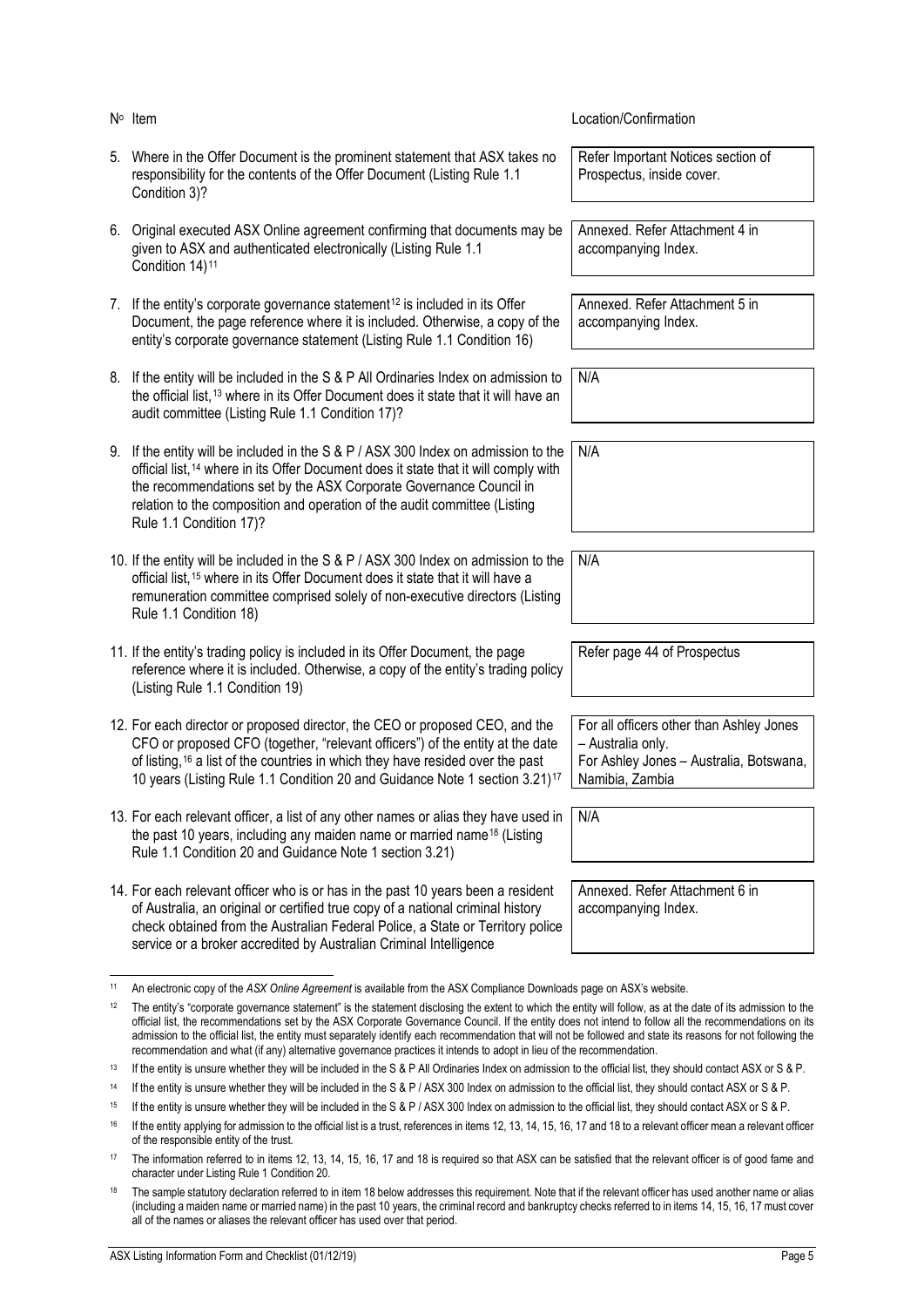| $N^{\circ}$ Item                                                                                                                                                                                                                                                                                                                                                                                                                                                                                                                                                                                                                                                                                                                                                                                                                                                                                                                                                                                                                                                                                                                                                                                                                                                    | Location/Confirmation                                                  |
|---------------------------------------------------------------------------------------------------------------------------------------------------------------------------------------------------------------------------------------------------------------------------------------------------------------------------------------------------------------------------------------------------------------------------------------------------------------------------------------------------------------------------------------------------------------------------------------------------------------------------------------------------------------------------------------------------------------------------------------------------------------------------------------------------------------------------------------------------------------------------------------------------------------------------------------------------------------------------------------------------------------------------------------------------------------------------------------------------------------------------------------------------------------------------------------------------------------------------------------------------------------------|------------------------------------------------------------------------|
| Commission which is not more than 12 months old (Listing Rule 1.1)<br>Condition 20 and Guidance Note 1 section 3.21)                                                                                                                                                                                                                                                                                                                                                                                                                                                                                                                                                                                                                                                                                                                                                                                                                                                                                                                                                                                                                                                                                                                                                |                                                                        |
| 15. For each relevant officer who is or has in the past 10 years been a resident<br>of a country other than Australia, an original or certified true copy of an<br>equivalent national criminal history check to that mentioned in item 14 above<br>for each country in which the relevant officer has resided over the past<br>10 years (in English or together with a certified English translation) which is<br>not more than 12 months old or, if such a check is not available in any such<br>country, a statutory declaration <sup>19</sup> from the relevant officer confirming that fact<br>and that he or she has not been convicted in that country of:<br>(a) any criminal offence involving fraud, dishonesty, misrepresentation,<br>concealment of material facts or breach of his or her duties as a director<br>or officer of a company or other entity; or<br>(b) any other criminal offence which at the time carried a maximum term of<br>imprisonment of five years or more (regardless of the period, if any, for<br>which he or she was sentenced),<br>or, if that is not the case, a statement to that effect and a detailed<br>explanation of the circumstances involved (Listing Rule 1.1 Condition 20 and<br>Guidance Note 1 section 3.21) | Annexed for Ashley Jones. Refer<br>Attachment 7 in accompanying Index. |
| 16. For each relevant officer who is or has in the past 10 years been a resident                                                                                                                                                                                                                                                                                                                                                                                                                                                                                                                                                                                                                                                                                                                                                                                                                                                                                                                                                                                                                                                                                                                                                                                    | Annexed for each officer. Refer                                        |
| of Australia, an original or certified true copy of a search of the Australian<br>Financial Security Authority National Personal Insolvency Index which is not<br>more than 12 months old (Listing Rule 1.1 Condition 20 and Guidance<br>Note 1 section 3.21)                                                                                                                                                                                                                                                                                                                                                                                                                                                                                                                                                                                                                                                                                                                                                                                                                                                                                                                                                                                                       | Attachment 8 in accompanying Index.                                    |
| 17. For each relevant officer who is or has in the past 10 years been a resident                                                                                                                                                                                                                                                                                                                                                                                                                                                                                                                                                                                                                                                                                                                                                                                                                                                                                                                                                                                                                                                                                                                                                                                    | Annexed for Ashley Jones. Refer                                        |
| of a country other than Australia, an original or certified true copy of an<br>equivalent national bankruptcy check to that mentioned in item 16 above for<br>each country in which the relevant officer has resided over the past 10 years<br>(in English or together with a certified English translation) which is not more<br>than 12 months old or if such a check is not available in any such country, a<br>statutory declaration <sup>20</sup> from the relevant officer confirming that fact and that<br>he or she has not been declared a bankrupt or been an insolvent under<br>administration in that country or, if that is not the case, a statement to that<br>effect and a detailed explanation of the circumstances involved (Listing<br>Rule 1.1 Condition 20 and Guidance Note 1 section 3.21)                                                                                                                                                                                                                                                                                                                                                                                                                                                   | Attachment 9 in accompanying Index.                                    |
| 18. A statutory declaration <sup>21</sup> from each relevant officer officer specifying whether                                                                                                                                                                                                                                                                                                                                                                                                                                                                                                                                                                                                                                                                                                                                                                                                                                                                                                                                                                                                                                                                                                                                                                     | Annexed. Refer Attachment 10 in                                        |
| they have used any other name or alias in the past 10 years and confirming<br>that:<br>(a) the relevant officer has not been the subject of any criminal or civil penalty<br>proceedings or other enforcement action by any government agency in<br>which he or she was found to have engaged in behaviour involving fraud,<br>dishonesty, misrepresentation, concealment of material facts or breach of<br>duty;<br>(b) the relevant officer has not been refused membership of, or had their<br>membership suspended or cancelled by, any professional body on the<br>ground that he or she has engaged in behaviour involving fraud,<br>dishonesty, misrepresentation, concealment of material facts or breach of<br>duty;<br>(c) the relevant officer has not been the subject of any disciplinary action<br>(including any censure, monetary penalty or banning order) by a securities<br>exchange or other authority responsible for regulating securities markets<br>for failure to comply with his or her obligations as a director or officer of a<br>listed entity;                                                                                                                                                                                       | accompanying Index.                                                    |

<span id="page-6-0"></span><sup>19</sup> The sample statutory declaration referred to in item 18 below also addresses this requirement.

<span id="page-6-1"></span><sup>&</sup>lt;sup>20</sup> The sample statutory declaration referred to in item 18 below also addresses this requirement.

<span id="page-6-2"></span><sup>21</sup> A sample statutory declaration is available from the ASX Compliance Downloads page on ASX's website.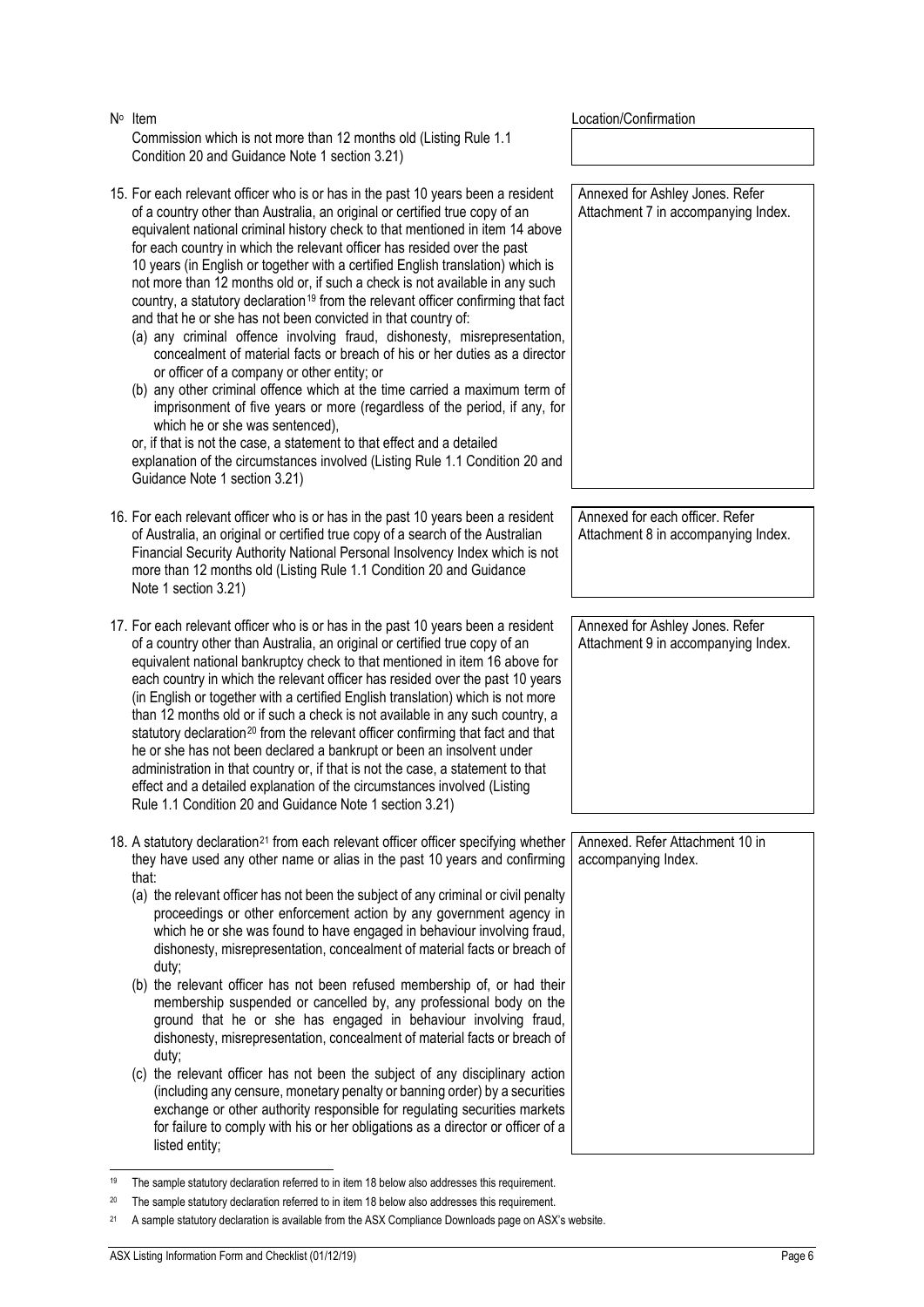- (d) no listed entity of which he or she was a relevant officer (or, in the case of a listed trust, in respect of which he or she was a relevant officer of the responsible entity of the trust) at the time of the relevant conduct has been the subject of any disciplinary action (including any censure, monetary penalty, suspension of trading or termination of listing) by a securities exchange or other authority responsible for regulating securities markets for failure to comply with its obligations under the Listing Rules applicable to that entity; and
- (e) the relevant officer is not aware of any pending or threatened investigation or enquiry by a government agency, professional body, securities exchange or other authority responsible for regulating securities markets that could lead to proceedings or action of the type described in (a), (b), (c) or (d) above,

or, if the relevant officer is not able to give such confirmation, a statement to that effect and a detailed explanation of the circumstances involved (Listing Rule 1.1 Condition 20 and Guidance Note 1 section 3.21)

- 19. A specimen certificate/holding statement for each class of securities to be quoted or a specimen holding statement for CDIs (as applicable)
- 20. Please either:
	- (a) enter "Confirmed" in the column to the right to confirm that the entity has not previously applied for, and been refused or withdrawn its application for, admission to the official list of another securities exchange, or
	- (b) attach a statement explaining the circumstances and state the location of that statement
- 21. Please enter "Confirmed" in the column to the right to confirm that the entity has paid its initial listing fee [22](#page-7-0)

#### **All entities – group structure**

- 22. Where in the Offer Document is there a diagram showing the group structure of the entity, identifying (where applicable) each material child entity and the nature and location of the business activities it undertakes
- 23. If the entity has any material child entities, where in the Offer Document is there a list of all such child entities stating, in each case, its name, where it is incorporated or established, the nature of its business and the entity's percentage holding in it?
- 24. If the entity has any material investments in associated entities for which it will apply equity accounting, where in the Offer Document is there a list of all such associated entities stating, in each case, its name, where it is incorporated or established, the nature of its business and the entity's percentage holding in it?
- 25. If the entity has a material interest in a joint venture, where in the Offer Document is there a description of the joint venture agreement, including the

Provided at Attachment 11

Confirmed

Confirmed

Section 3.1

Section 3.1

N/A N/A

<span id="page-7-0"></span>See Guidance Notes 15 and 15A for the fees payable on the application. You can also use the ASX online equity listing fees calculator: http://www.asx.com.au/prices/cost-listing.htm. Payment should be made either by cheque made payable to ASX Operations Pty Ltd or by electronic funds transfer to the following account:

Bank: National Australia Bank Account Name: ASX Operations Pty Ltd BSB: 082 057 A/C: 494728375 Swift Code (Overseas Customers): NATAAU3202S

No Item  $\mathsf{N}^{\circ}$  Location/Confirmation

If payment is made by electronic funds transfer, please email your remittance advice t[o ar@asx.com.au](mailto:ar@asx.com.au) or fax it to (612) 9227-0553, describing the payment as the "initial listing fee" and including the name of the entity applying for admission, the ASX home branch where the entity has lodged its application (ie Sydney, Melbourne or Perth) and the amount paid.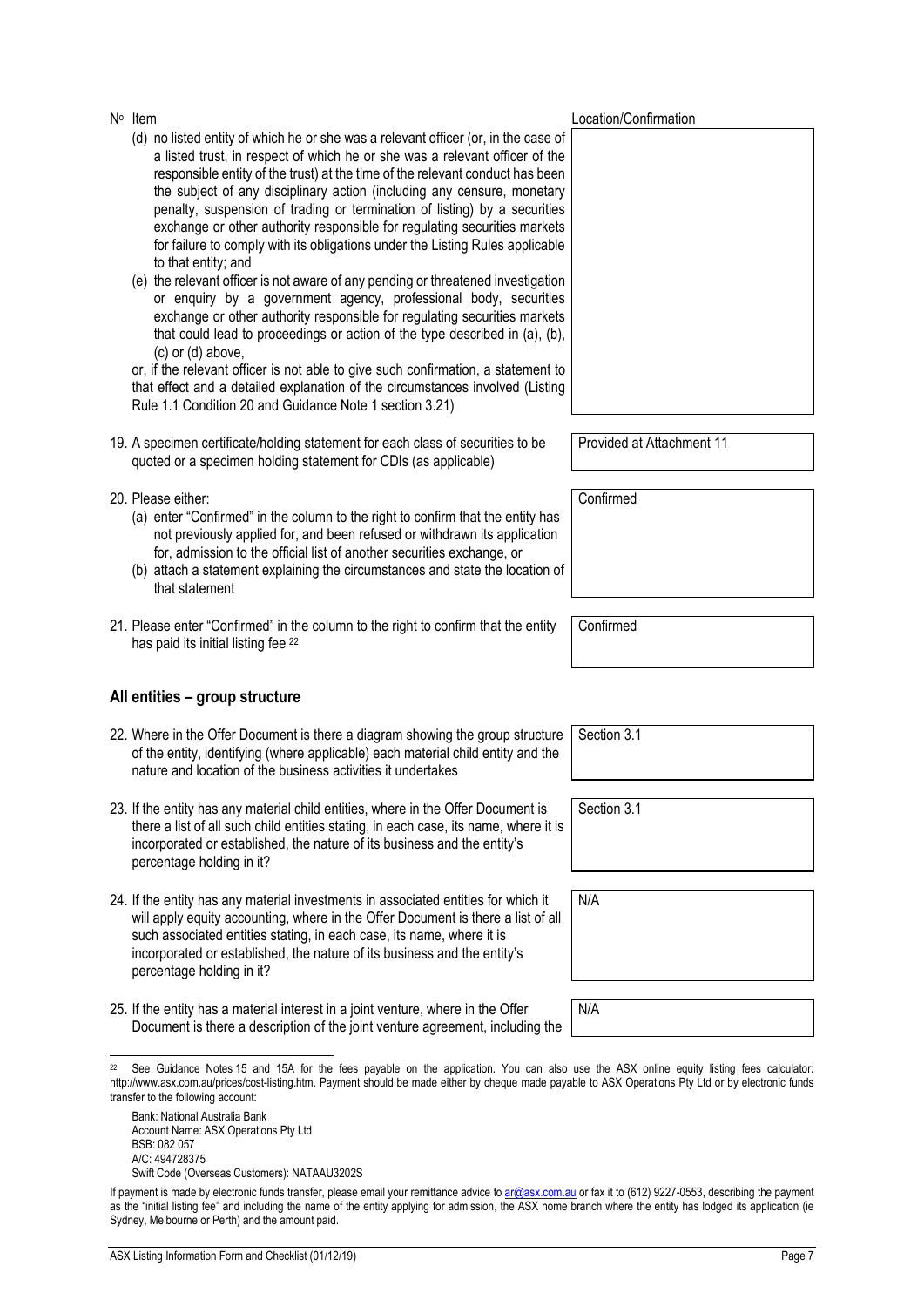27. Where in the Offer Document is there a table showing proposed capital structure of the entity, broken down as (a) the number and class of each equity security and currently on issue; and (b) the number and class of each equity security and proposed to be issued between the date of this ap the entity is admitted to the official list; and (c) the resulting total number of each class of equity s security proposed to be on issue at the date the entity proposed to be on issue at the date the official list; and (d) the number and class of each equity security prop

parties to the agreement and their respective rights and obligations under the agreement?

26. If the entity does not hold its material assets and business operations directly itself or indirectly through a child entity, where in the Offer Document is there an explanation of why that structure has been employed and the risks associated with it?

#### **All entities – capital structure**

### No Item  $\mathsf{N}^{\circ}$  Location/Confirmation

N/A

| 27. Where in the Offer Document is there a table showing the existing and<br>proposed capital structure of the entity, broken down as follows:<br>(a) the number and class of each equity security and each debt security<br>currently on issue; and<br>(b) the number and class of each equity security and each debt security<br>proposed to be issued between the date of this application and the date<br>the entity is admitted to the official list; and<br>(c) the resulting total number of each class of equity security and debt<br>security proposed to be on issue at the date the entity is admitted to the<br>official list; and<br>(d) the number and class of each equity security proposed to be issued<br>following admission in accordance with material contracts or<br>agreements?<br>Note: This applies whether the securities are to be quoted on ASX or not. If the entity is<br>proposing to issue a minimum, maximum or oversubscription number of securities, the table<br>should be presented to disclose each scenario. | Section 2.12                                              |
|------------------------------------------------------------------------------------------------------------------------------------------------------------------------------------------------------------------------------------------------------------------------------------------------------------------------------------------------------------------------------------------------------------------------------------------------------------------------------------------------------------------------------------------------------------------------------------------------------------------------------------------------------------------------------------------------------------------------------------------------------------------------------------------------------------------------------------------------------------------------------------------------------------------------------------------------------------------------------------------------------------------------------------------------------|-----------------------------------------------------------|
|                                                                                                                                                                                                                                                                                                                                                                                                                                                                                                                                                                                                                                                                                                                                                                                                                                                                                                                                                                                                                                                      |                                                           |
| 28. If any class of securities referred to in the table mentioned in item 27 are not<br>ordinary securities, where in the Offer Document does it disclose the terms<br>applicable to those securities?<br>Note: This applies whether the securities are to be quoted on ASX or not.<br>For equity securities (other than options to acquire unissued securities or convertible debt<br>securities), this should state whether they are fully paid or partly paid; if they are partly paid, the<br>amount paid up and the amount owing per security; voting rights; rights to dividends or<br>distributions; and conversion terms (if applicable).<br>For options to acquire unissued securities, this should state the number outstanding, exercise<br>prices; exercise terms and expiry dates.<br>For debt securities or convertible debt securities, this should state their nominal or face value;<br>rate of interest; dates of payment of interest; date and terms of repayment or redemption; and<br>conversion terms (if applicable).         | Options - Section 8.2<br>Performance Rights - section 8.3 |
| 29. Where in the Offer Document does it confirm that the entity's free float at the<br>time of listing will be not less than 20% (Listing Rule 1.1 Condition 7)?                                                                                                                                                                                                                                                                                                                                                                                                                                                                                                                                                                                                                                                                                                                                                                                                                                                                                     | Section 2.14                                              |
|                                                                                                                                                                                                                                                                                                                                                                                                                                                                                                                                                                                                                                                                                                                                                                                                                                                                                                                                                                                                                                                      |                                                           |
| 30. Where in the Offer Document does it confirm that the issue/sale price of all<br>securities for which the entity seeks quotation is at least 20 cents in cash<br>(Listing Rule 2.1 Condition 2)?                                                                                                                                                                                                                                                                                                                                                                                                                                                                                                                                                                                                                                                                                                                                                                                                                                                  | Section 2.1                                               |
|                                                                                                                                                                                                                                                                                                                                                                                                                                                                                                                                                                                                                                                                                                                                                                                                                                                                                                                                                                                                                                                      |                                                           |
| 31. If the entity has or proposes to have any options on issue, where in the Offer<br>Document does it confirm that the exercise price for each underlying security<br>is at least 20 cents in cash (Listing Rule 1.1 Condition 12)?                                                                                                                                                                                                                                                                                                                                                                                                                                                                                                                                                                                                                                                                                                                                                                                                                 | Section 2.1                                               |
| 32. If the entity has any partly paid securities and it is not a no liability company,<br>where in the Offer Document does it disclose the entity's call program,<br>including the date and amount of each proposed call and whether it allows<br>for any extension for payment of a call (Listing Rule 2.1 Condition 4)?                                                                                                                                                                                                                                                                                                                                                                                                                                                                                                                                                                                                                                                                                                                            | N/A                                                       |

33. Is the entity proposing to offer any securities by way of a bookbuild? If so, please enter "Confirmed" in the column to the right to indicate that the entity is aware of the disclosure requirements for bookbuilds in Annexure A to Guidance Note 1 and has made appropriate arrangements with the bookrunner to obtain this information.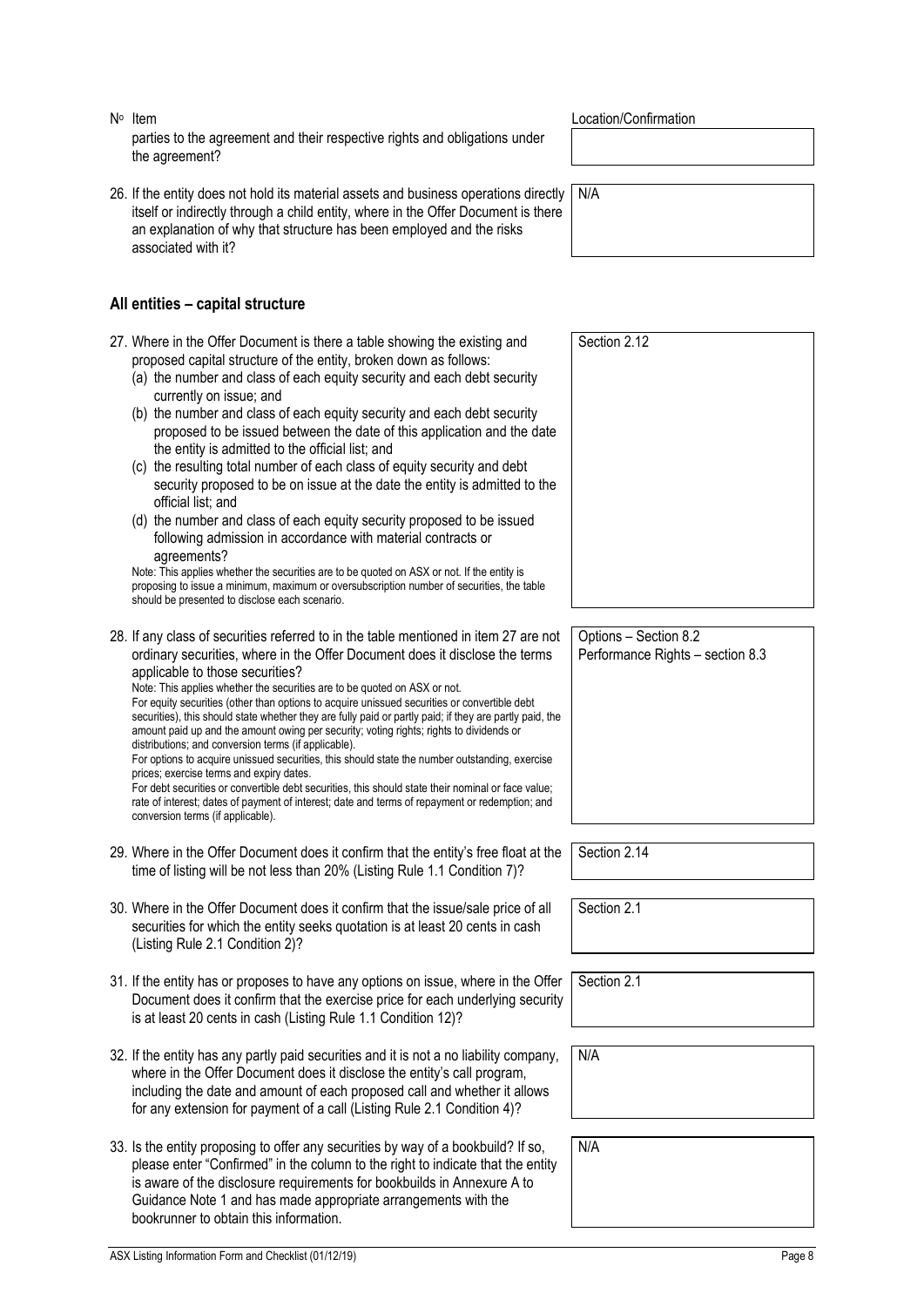#### **All entities – business information**

- 34. Where in the Offer Document is there a description of the history of the entity?
- 35. Where in the Offer Document is there a description of the entity's existing and proposed activities and level of operations?
- 36. Where in the Offer Document is there a description of the material business risks the entity faces?
- 37. Where in the Offer Document is there a table setting out the proposed use of the proceeds of the offer?

#### **All entities – related parties, promoters and advisers**

38. Has the entity undertaken a placement of securities in the last 2 years in which a related party or their associates, a promoter or their associates, or an adviser involved in the offer or their associates, have participated?

If so, please attach a statement

- (a) explaining the circumstances of the placement;
- (b) listing the names and addresses of the participants in the placement, the number of securities they received in the placement and the consideration they provided for those securities; and
- (c) identifying the participants in the placement who are a related party or associate of a related party, a promoter or associate of a promoter, or an adviser or an associate of an adviser.
- 39. Does an adviser to the offer have a material interest in the success of the offer over and above normal professional fees for services rendered in connection with the offer?

If so, where in the Offer Document is there a clear and concise statement explaining in one location all of the interests that adviser has in the success of the offer, including (without limitation):

- (a) the number and type of securities in the entity in which the adviser and its associates currently have a relevant interest;
- (b) details of the consideration paid or provided by the adviser or its associates for the securities referred to in (a) above;
- (c) the fees or other consideration the adviser or an associate may receive for services provided in connection with the offer;
- (d) the fees or other consideration the adviser or an associate may receive under any ongoing mandate they may have with the entity post the offer;
- (e) if the consideration in (c) or (d) above includes any convertible securities (including options, performance shares or performance rights), details of the number and terms of those securities, the percentage of the entity's issued capital at listing they will convert into if they are converted, the value the entity believes the convertible securities are worth and the basis on which the entity has determined that value; and
- (f) if the adviser or any of its associates have participated in a placement of securities by the entity in the preceding 2 years, full details of the securities they received in the placement and the consideration they paid or provided for those securities?

#### **All entities – other information and documents**

40. Where in the Offer Document is there a description of the entity's proposed dividend/distribution policy?

Section 3.1

Section 3

Pages 6. 7 and section 5 of the **Prospectus** 

Section 2.10



|   | No |
|---|----|
|   |    |
|   |    |
|   |    |
|   |    |
|   |    |
|   |    |
|   |    |
|   |    |
|   |    |
|   |    |
|   |    |
| J |    |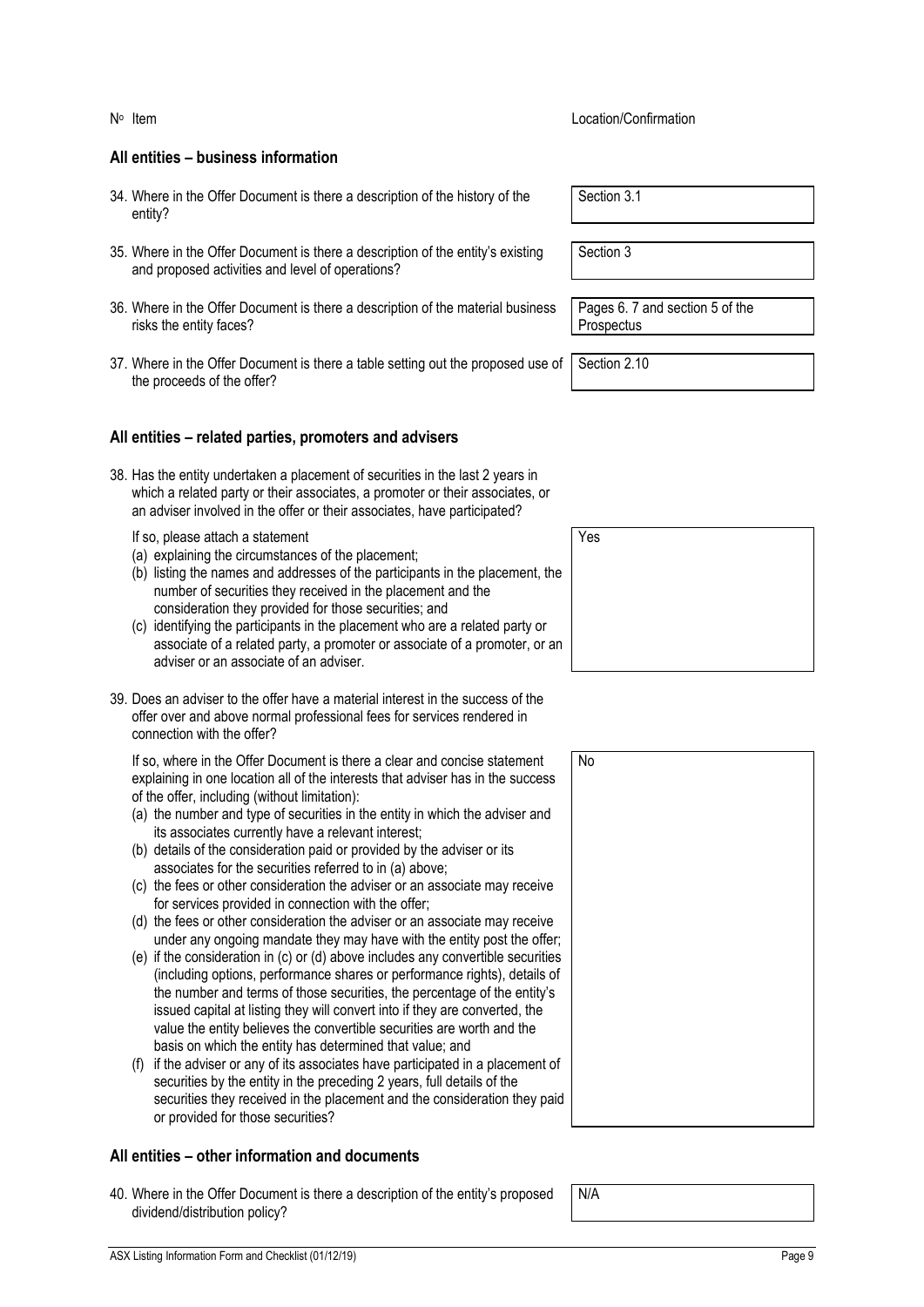- No Item  $\mathbb{N}^{\circ}$  Location/Confirmation 41. Does the entity have or propose to have a dividend or distribution reinvestment plan? If so, where are the existence and material terms of the plan disclosed in the Offer Document? A copy of the terms of the plan N/A 42. Does the entity have or propose to have an employee incentive scheme? If so, where are the existence and material terms of the scheme disclosed in the Offer Document? Where in the Offer Document is there a statement as to whether directors<sup>[23](#page-10-0)</sup> are entitled to participate in the scheme and, if they are, the extent to which they currently participate or are proposed to participate? A copy of the terms of the scheme Annexed. Refer Attachment 12 in 43. Has the entity entered into any material contracts (including any underwriting agreement relating to the securities to be quoted on ASX)?[24](#page-10-1) If so, where are the existence and main terms of those material contracts disclosed in the Offer Document? Copies of all of the material contracts referred to in the Offer Document Annexed. Refer Attachment 13 in 44. If the entity is not an externally managed trust and the following information is included in the Offer Document, the page reference where it is included. Otherwise, either a summary of the material terms of, or a copy of, any employment, service or consultancy agreement the entity or a child entity has entered into with: (a) its CEO or proposed CEO; (b) any of its directors or proposed directors; or (c) any other person or entity who is a related party of the persons referred
	- to in (a) or (b) above (Listing Rule 3.16.4) Note: this requirement does not apply to an externally managed trust. If the entity applying for

admission to the official list is an internally managed trust, references to a CEO, proposed CEO, director or proposed director mean a CEO, proposed CEO, director or proposed director of the responsible entity of the trust.

45. Please enter "Confirmed" in the column to the right to indicate that the material contracts summarised in the Offer Document include, in addition to those mentioned in item 44, any other material contract(s) the entity or a child entity has entered into with:

It will assist ASX if the material contracts are provided both in hard copy and in electronic format.

<span id="page-10-1"></span><span id="page-10-0"></span><sup>23</sup> If the entity applying for admission to the official list is a trust, references to a director mean a director of the responsible entity of the trust.

- (a) its CEO or proposed CEO;
- (b) any of its directors or proposed directors; or

N/A

Yes, Section 7.10(a)

Sections 7.10(a) and 7.10(b)

accompanying Index.

7.2 – Tenement Acquisition Agreements 7.3 – Agreements affecting tenements 7.5 – Shared Services Agreement 7.6 – Deeds of Indemnity, Insurance

7.7 – CEO Employment Agreement 7.8 – Consulting services agreement

Yes, see following sections:

and Access

with Director entities

accompanying Index.

Refer Sections 7.7, 7.8 and 7.9

Annexed. Refer Attachments 13(i), 13(j), 13(k) and 14 in accompanying Index for copies of agreements with officers.

Confirmed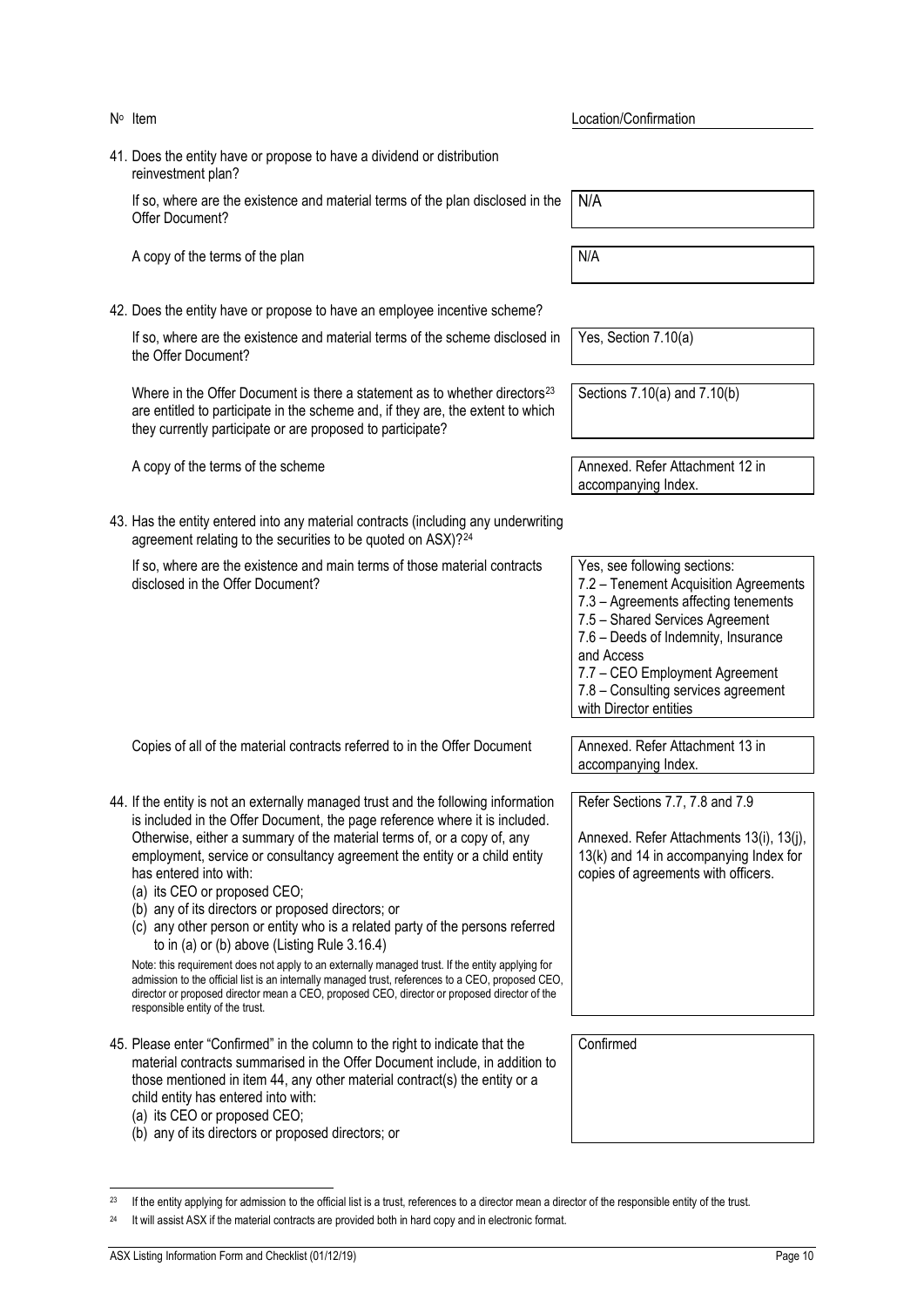or independent accountant.

- - (c) any other person or entity who is a related party of the persons referred to in (a) or (b) above

Note: this requirement does not apply to an externally managed trust. If the entity applying for admission to the official list is an internally managed trust, references to a CEO, proposed CEO, director or proposed director mean a CEO, proposed CEO, director or proposed director of the responsible entity of the trust.

- 46. Please enter "Confirmed" in the column to the right to indicate that all information that a reasonable person would expect to have a material effect on the price or value of the securities to be quoted is included in or provided with this Information Form and Checklist
- 47. A copy of the entity's most recent annual report N/A

#### **Entities that are trusts**

- 48. Evidence that the entity is a registered managed investment scheme or has an exemption from ASIC from that requirement (Listing Rule 1.1 Condition 5(a))
- 49. If the entity is exempted from the requirement to be a registered managed investment scheme, evidence that its responsible entity is either an Australian company or registered as a foreign company carrying on business in Australia under the Corporations Act (Listing Rule 1.1 Condition 5(b))
- 50. Please enter "Confirmed" in the column to the right to indicate that the responsible entity is not under an obligation to allow a security holder to withdraw from the trust (Listing Rule 1.1 Condition 5(c))

#### **Entities applying under the profit test (Listing Rule 1.2)**

- 51. Evidence that the entity is a going concern or the successor of a going concern (Listing Rule 1.2.1)
- 52. Evidence that the entity has been in the same main business activity for the last 3 full financial years (Listing Rule 1.2.2)
- 53. Audited accounts for the last 3 full financial years, including the audit reports (Listing Rule 1.2.3(a))
- 54. If the entity's last financial year ended more than 6 months and 75 days before the date of this application, audited or reviewed accounts for the last half year (or longer period if available), including the audit report or review (Listing Rule 1.2.3(b))
- 55. A reviewed pro forma statement of financial position, including the review (Listing Rule 1.2.3(c))[25](#page-11-0)
- 56. Evidence that the entity's aggregated profit from continuing operations for the last 3 full financial years has been at least \$1 million (Listing Rule 1.2.4)

<span id="page-11-0"></span><sup>25</sup> The review must be conducted by a registered company auditor (or if the entity is a foreign entity, an overseas equivalent of a registered company auditor)

57. Evidence that the entity's profit from continuing operations in the past 12 months to a date no more than 2 months before the date of this application has exceeded \$500,000 (Listing Rule 1.2.5)

No Item  $\mathsf{N}^{\circ}$  Location/Confirmation

Confirmed

N/A

N/A

N/A

N/A

N/A N/A N/A N/A N/A N/A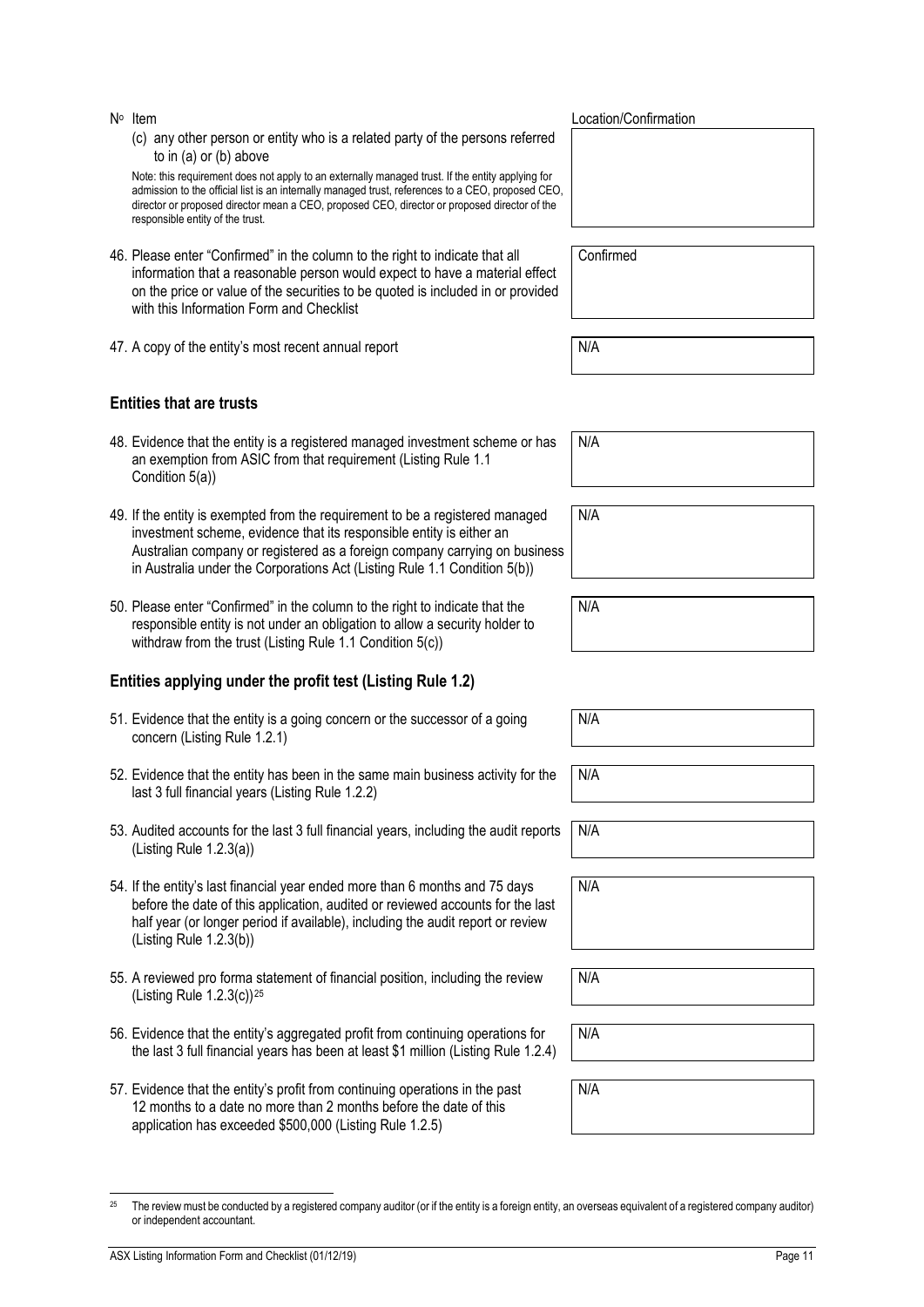58. Is there a statement in the Offer Document that the entity's directors[26](#page-12-0) have made enquiries and nothing has come to their attention to suggest that the entity is not continuing to earn profit from continuing operations up to the date of the Offer Document

If so, where is it?

If not, please attach such a statement signed by all of the entity's directors<sup>[27](#page-12-1)</sup> (Listing Rule 1.2.6)

#### **Entities applying under the assets test (Listing Rule 1.3)**

59. Evidence that the entity has:

- (a) if it is not an investment entity, net tangible assets of at least \$4 million (after deducting the costs of fund raising) or a market capitalisation of at least \$15 million;
- (b) if it is an investment entity other than pooled development fund, net tangible assets of at least \$15 million; or
- (c) if it is a pooled development fund, net tangible assets of at least \$2 million (Listing Rule 1.3.1 and 1.3.4)
- 60. Evidence that:
	- (a) at least half of the entity's total tangible assets (after raising any funds) is not cash or in a form readily convertible to cash;[28](#page-12-2) or
	- (b) there are commitments consistent with its stated objectives under Listing Rule 1.3.3(a) to spend at least half of the entity's cash and assets in a form readily convertible to cash

And if (b) above applies, where in the Offer Document is there an expenditure program setting out those commitments (Listing Rule 1.3.2)

- 61. Where in the Offer Document is there a statement setting out the objectives the entity is seeking to achieve from its admission and the offer (Listing Rule 1.3.3(a))?
- 62. Is there a statement in the Offer Document that the entity has enough working capital at the time of its admission to carry out those stated objectives?

If so, where is it?

If not, attach a statement by an independent expert confirming that the entity has enough working capital to carry out its stated objectives (Listing Rule 1.3.3(b))

- 63. Evidence that the entity's working capital (as shown in its reviewed pro forma statement of financial position under listing Rule 1.3.5(d)) is at least \$1.5 million (Listing Rule 1.3.3(c))
- 64. Audited accounts for the last 2 full financial years, including the audit reports (Listing Rule 1.3.5(a))
- 65. If the entity's last financial year ended more than 6 months and 75 days before the date of this application, audited or reviewed accounts for the last half year (or longer period if available), including the audit report or review (Listing Rule 1.3.5(b))

No Item  $\mathsf{N}^{\circ}$  Location/Confirmation

N/A

Section 6.6

Section 2.10

Section 2.1

Section 2.11

Section 2.10

Annexed Audit reviewed financial report for 41 day period ended 31 March 2021. Refer Attachment 15 in accompanying Index.

<sup>&</sup>lt;sup>26</sup> If the entity applying for admission to the official list is a trust, the statement should be made by the directors of the responsible entity of the trust.

<span id="page-12-2"></span><span id="page-12-1"></span><span id="page-12-0"></span><sup>&</sup>lt;sup>27</sup> If the entity applying for admission to the official list is a trust, the statement should be signed by all of the directors of the responsible entity of the trust.

<sup>&</sup>lt;sup>28</sup> In deciding if an entity's total tangible assets are in a form readily convertible to cash, ASX would normally not treat inventories or receivables as readily convertible to cash.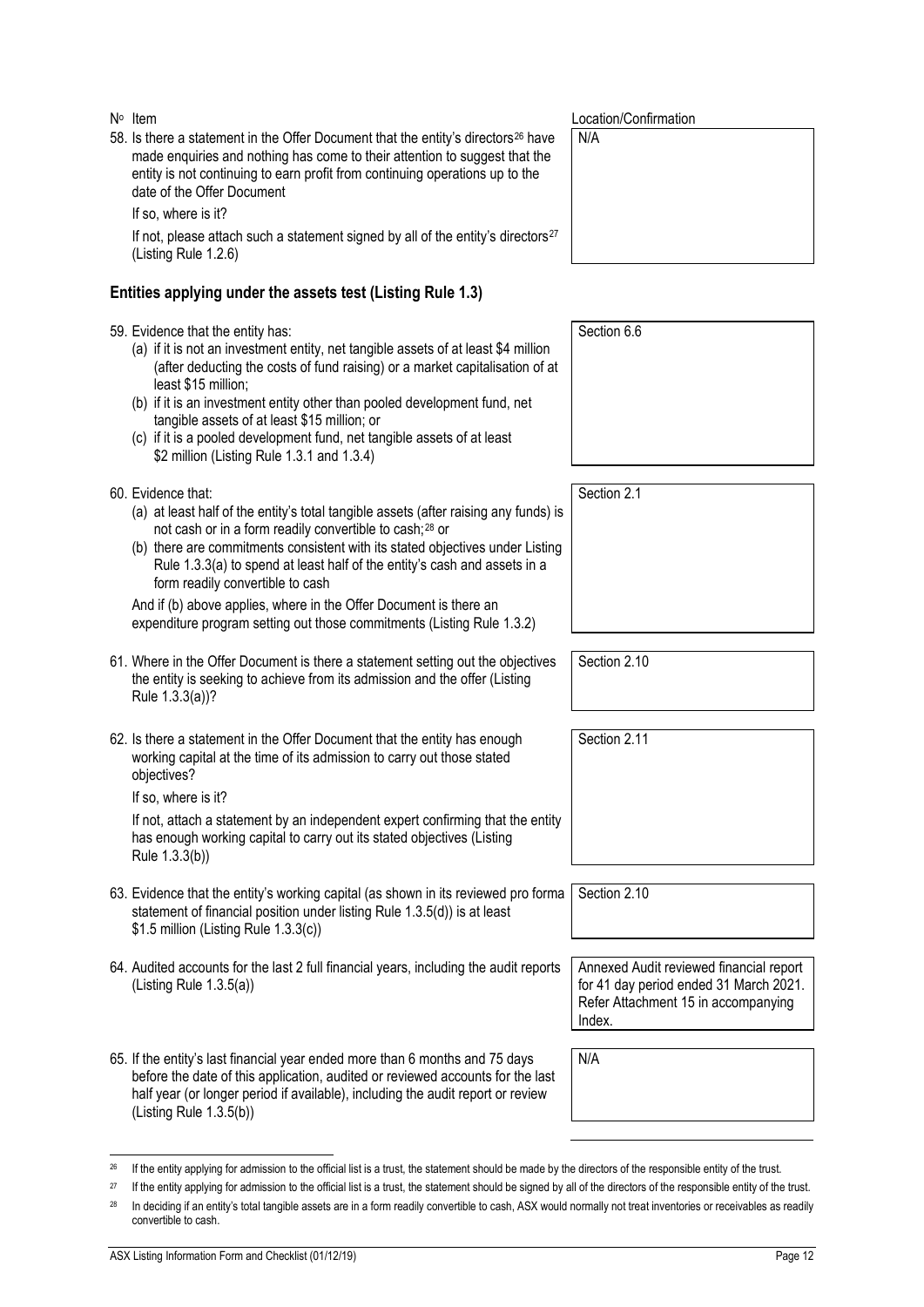- 66. If the entity has in the 12 months before the date of this application acquired, or is proposing in connection with its application for admission to acquire, another entity or business that is significant in the context of the entity, audited accounts for the last 2 full financial years for that other entity or business, including the audit reports (Listing Rule 1.3.5(c) first bullet point)
- 67. If the entity has in the 12 months before the date of this application acquired, or is proposing in connection with its application for admission to acquire, another entity or business that is significant in the context of the entity and the last full financial year for that other entity or business ended more than 6 months and 75 days before the date of this application, audited or reviewed accounts for the last half year (or longer period if available) from the end of the last full financial year for that other entity or business, including the audit report or review (Listing Rule 1.3.5(c) second bullet point)
- 68. A reviewed pro forma statement of financial position, including the review (Listing Rule 1.3.5(d))[29](#page-13-0)

#### **Entities with restricted securities**

- 69. A statement setting out a list of any person (either on their own or together with associates) who has held a relevant interest in at least 10% of the entity's voting securities at any time in the 12 months before the date of this application
- 70. A completed ASX Restricted Securities Table<sup>[30](#page-13-1)</sup> Provided
- 71. Copies of all restriction deeds (Appendix 9A) entered into in relation to restricted securities (Listing Rule 9.1(b))<sup>[31](#page-13-2)</sup>
- 72. A list of all security holders sent a restriction notice (Appendix 9C) in relation to restricted securities and a sample of the restriction notice (Listing Rule 9.1(c))<sup>[32](#page-13-3)</sup>
- 73. If the entity intends to use a third party to maintain its issuer sponsored subregister, a written undertaking from that third party to comply with Listing Rule 9.1(e) (Listing Rule 9.1(f))
- 74. Are any of the restricted securities in a class that is not intended to be quoted on ASX?

If so, a sample of the share certificate for the restricted securities with the statement required under Listing Rule 9.1(g)(iii).

Copies of the undertaking(s) from a bank or recognised trustee to hold the certificates for the restricted securities in escrow (Listing Rule 9.1(g)(iv))

If the entity intends to use a third party to maintain its certificated subregister, a written undertaking from that third party to comply with Listing Rule 9.1(g) (Listing Rule 9.1(h))

| N∘ Item | Location/Confirmation |
|---------|-----------------------|
|         |                       |

N/A

| N/A |  |  |  |
|-----|--|--|--|
|     |  |  |  |
|     |  |  |  |
|     |  |  |  |
|     |  |  |  |
|     |  |  |  |

Section 6.6

Provided

Provided

Provided

Provided

Provided

Provided

Provided

<span id="page-13-0"></span><sup>&</sup>lt;sup>29</sup> The review must be conducted by a registered company auditor (or if the entity is a foreign entity, an overseas equivalent of a registered company auditor) or independent accountant.

<sup>30</sup> An electronic copy of the ASX Restricted Securities Table is available from the ASX Compliance Downloads page on ASX's website.

<span id="page-13-2"></span><span id="page-13-1"></span><sup>&</sup>lt;sup>31</sup> ASX will advise which restricted securities are required to be escrowed via a restriction deed under Listing Rule 9.1 as part of the admission and quotation decision. If properly completed restriction deeds and related undertakings have not been provided for all such securities advised by ASX, that will need to be rectified prior to admission occurring and quotation commencing.

<span id="page-13-3"></span><sup>32</sup> ASX will advise which restricted securities are required to be escrowed via a restriction notice under Listing Rule 9.1 as part of the admission and quotation decision. If properly completed restriction notices have not been provided to all such securities advised by ASX, that will need to be rectified prior to admission occurring and quotation commencing.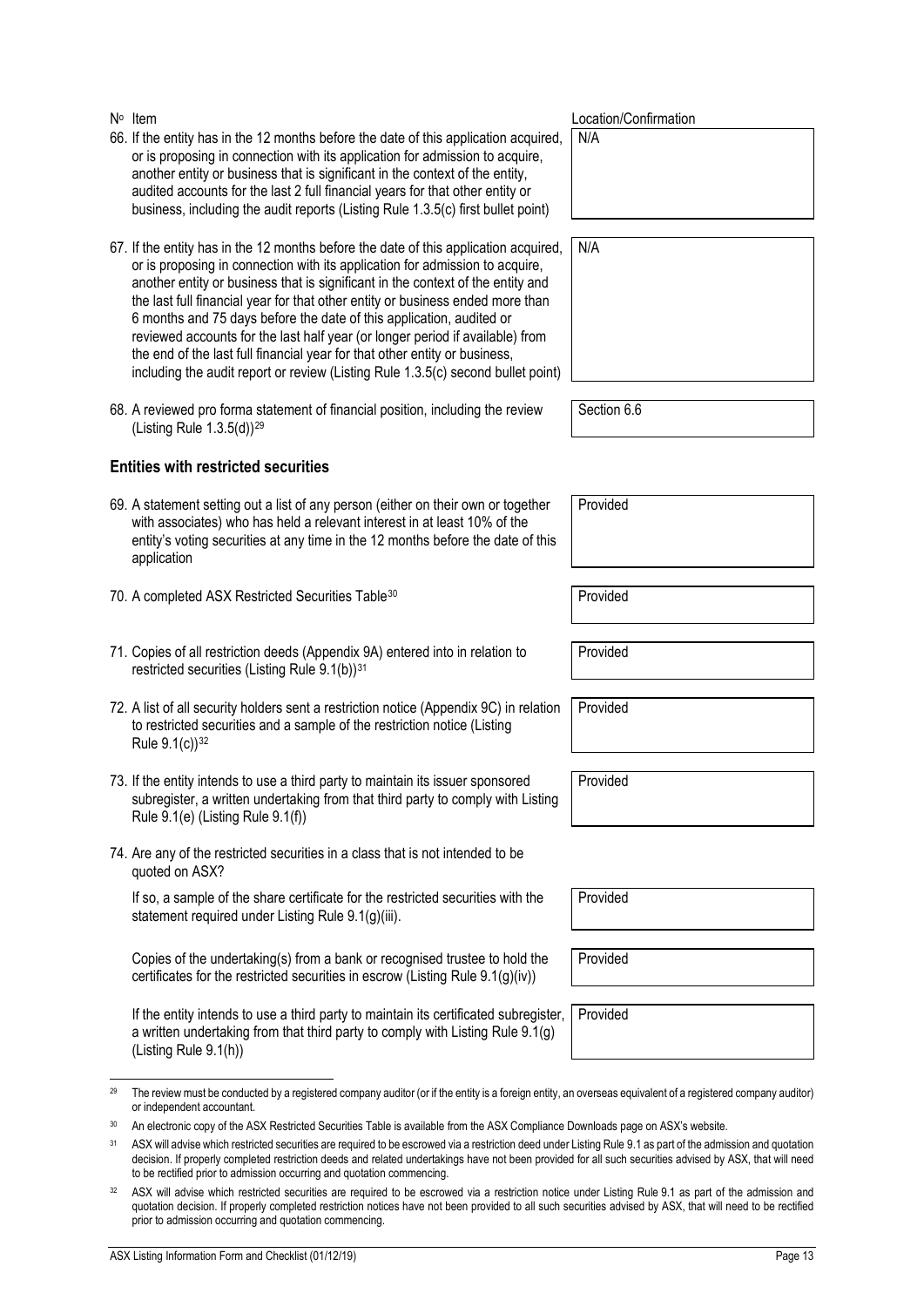#### **Entities (other than mining exploration entities and oil and gas exploration entities) with classified assets**[33](#page-14-0)

75. Within the 2 years preceding the date of the entity's application for admission to the official list, has the entity acquired, or entered into an agreement to acquire, a classified asset from any person?

If so, where in the Offer Document does it disclose:

- (a) the date of the acquisition or agreement;
- (b) full details of the classified asset, including any title particulars;
- (c) the name of the vendor;
- (d) if the vendor was not the beneficial owner of the classified asset at the date of the acquisition or agreement, the name of the beneficial owner(s);
- (e) details of the relationship between the vendor (or, if the vendor was not the beneficial owner of the classified asset at the date of the acquisition or agreement, between the beneficial owner(s)) and the entity or any related party or promoter of, or adviser to, the entity; and
- (f) details of the purchase price paid or payable and all other consideration (whether legally enforceable or not) passing directly or indirectly to the vendor,

and, if the vendor acquired the classified asset from a third party within that 2 year period, the equivalent details to those set out above in relation to the arrangements between the vendor and the third party?

Is the vendor (or, if the vendor was not the beneficial owner of the classified asset at the date of the acquisition or agreement, are any of the beneficial owner(s)) a related party or promoter of the entity or an associate of a related party or promoter of the entity?

If so, please enter "Confirmed" in the column to the right to indicate that the consideration paid by the entity for the classified asset was solely restricted securities, save to the extent it involved the reimbursement of expenditure incurred by the vendor in developing the classified asset<sup>[34](#page-14-1)</sup> or the entity was not required to apply the restrictions in Appendix 9B under Listing Rule 9.2 (Listing Rule 1.1 Condition 11)

If cash is being paid or proposed to be paid in connection with the acquisition of a classified asset from a related party or promoter, please provide supporting documentation to demonstrate that it was for the reimbursement of expenditure incurred by the vendor in developing the classified asset

Please also provide a copy of the agreement(s) relating to the acquisition entered into by the entity and any expert's report or valuation obtained by the entity in relation to the acquisition

#### **Mining entities**

76. A completed Appendix 1A Information Form and Checklist Annexure 1 (Mining Entities)<sup>[35](#page-14-2)</sup>

<span id="page-14-0"></span>

| 33 |  | A "classified asset" is defined in Listing Rule 19.12 as: |  |  |  |  |  |  |  |  |
|----|--|-----------------------------------------------------------|--|--|--|--|--|--|--|--|
|----|--|-----------------------------------------------------------|--|--|--|--|--|--|--|--|



| N/A |
|-----|
|     |
|     |
|     |
|     |
|     |
|     |
|     |

| J. | N/A |
|----|-----|
|    |     |
|    |     |
|    |     |

Annexed. Refer Attachment accompanying Index.

<sup>(</sup>a) an interest in a mining exploration area or oil and gas exploration area or similar tenement or interest;

<sup>(</sup>b) an interest in intangible property that is substantially speculative or unproven, or has not been profitably exploited for at least three years, and which entitles the entity to develop, manufacture, market or distribute the property;

<sup>(</sup>c) an interest in an asset which, in ASX's opinion, cannot readily be valued; or

<sup>(</sup>d) an interest in an entity the substantial proportion of whose assets (held directly, or through a controlled entity) is property of the type referred to in paragraphs (a), (b) and (c) above.

<span id="page-14-2"></span><span id="page-14-1"></span><sup>34</sup> ASX may require evidence to support expenditure claims.

An electronic copy of this Appendix is available from the ASX Compliance Downloads page on ASX's website.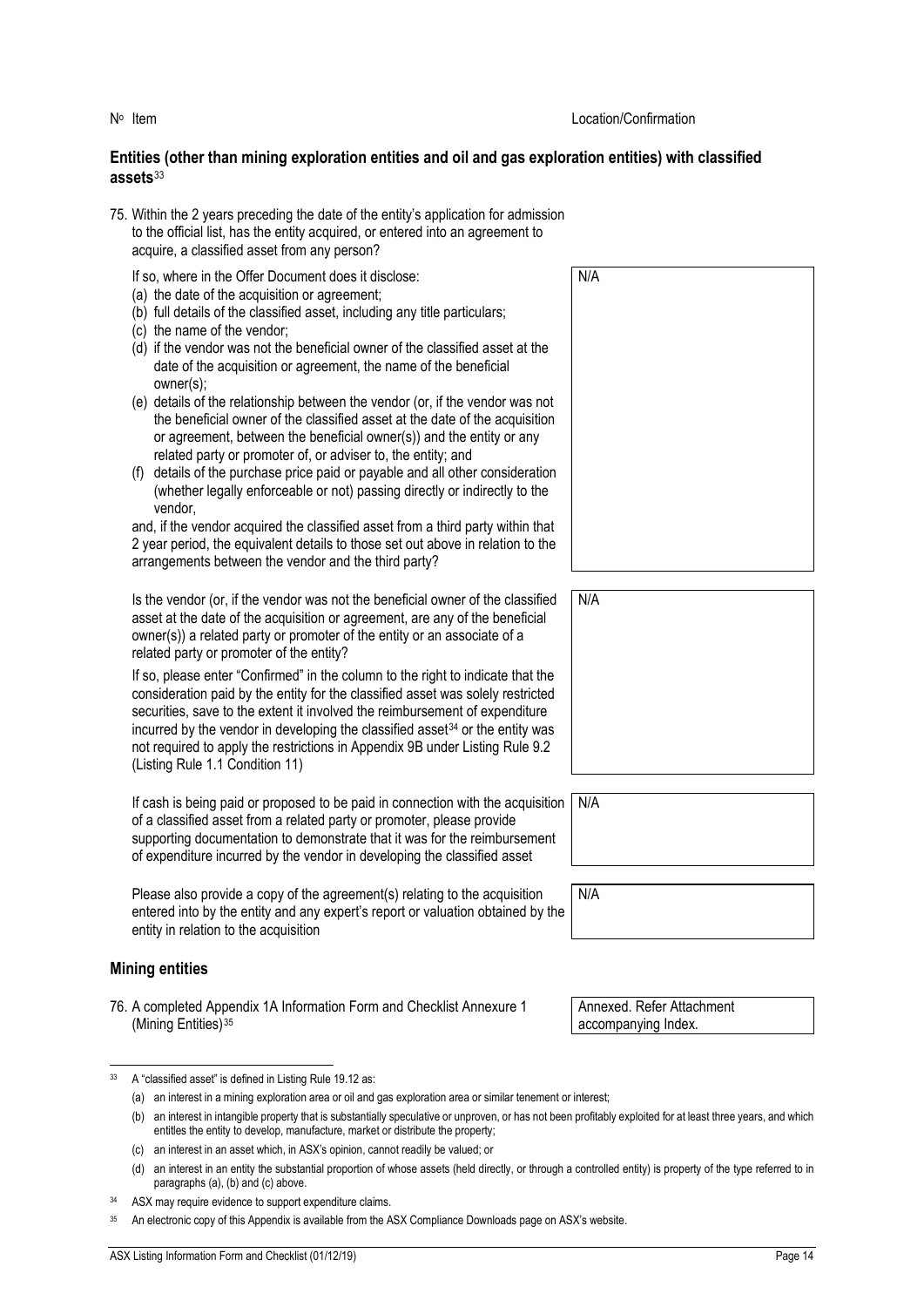#### **Oil and gas entities**

77. A completed Appendix 1A Information Form and Checklist Annexure 2 (Oil and Gas Entities)<sup>[36](#page-15-0)</sup>

#### **Entities incorporated or established outside of Australia**

78. A completed Appendix 1A Information Form and Checklist Annexure 3 (Foreign Entities)[37](#page-15-1)

#### **Externally managed entities**

79. A completed Appendix 1A Information Form and Checklist Annexure 4 (Externally Managed Entities)[38](#page-15-2)

#### **Stapled entities**

80. A completed Appendix 1A Information Form and Checklist Annexure 5 (Stapled Entities)[39](#page-15-3)

#### **Further documents to be provided before admission to the official list**

In addition to the information and documents mentioned above, entities will be required to provide the following before their admission to the official list and the quotation of their securities commences:

- When available, 10 printed copies of the final Offer Document (see note 10 above);
- A statement setting out the names of the 20 largest holders in each class of securities to be quoted, and the number and percentage of each class of securities held by those holders;
- A distribution schedule of each class of equity securities to be quoted, setting out the number of holders in the following categories and the total percentage of the securities in that class held by the recipients in each category:
	- $1 1,000$
	- 1,001 5,000
	- 5,001 10,000
	- 10,001 100,000
	- 100,001 and over
- The number of holders of a parcel of securities (excluding restricted securities or securities subject to voluntary escrow) with a value of more than \$2,000, based on the issue/sale price;
- Any outstanding restriction deeds (Appendix 9A) and related undertakings;<sup>[40](#page-15-4)</sup>
- Any outstanding restriction notices (Appendix 9C);<sup>[41](#page-15-5)</sup> and
- Any other information that ASX may require under Listing Rule 1.17.[42](#page-15-6)

N<sup>o</sup> Item Note in the United States of the United States of Location/Confirmation

N/A

N/A

| N/L<br>$\mathbf{v}$ |  |  |  |
|---------------------|--|--|--|
|                     |  |  |  |

<span id="page-15-0"></span><sup>36</sup> An electronic copy of this Appendix is available from the ASX Compliance Downloads page on ASX's website.

<span id="page-15-1"></span><sup>&</sup>lt;sup>37</sup> An electronic copy of this Appendix is available from the ASX Compliance Downloads page on ASX's website.

<span id="page-15-2"></span><sup>38</sup> An electronic copy of this Appendix is available from the ASX Compliance Downloads page on ASX's website.

<span id="page-15-3"></span><sup>39</sup> An electronic copy of this Appendix is available from the ASX Compliance Downloads page on ASX's website.

<span id="page-15-4"></span><sup>40</sup> See note 31 above.

<span id="page-15-5"></span><sup>41</sup> See note 32 above.

<span id="page-15-6"></span><sup>42</sup> Among other things, this may include evidence to verify that an entity has met Listing Rule 1 Condition 8 and achieved minimum spread without using artificial means (see Guidance Note 1 section 3.9).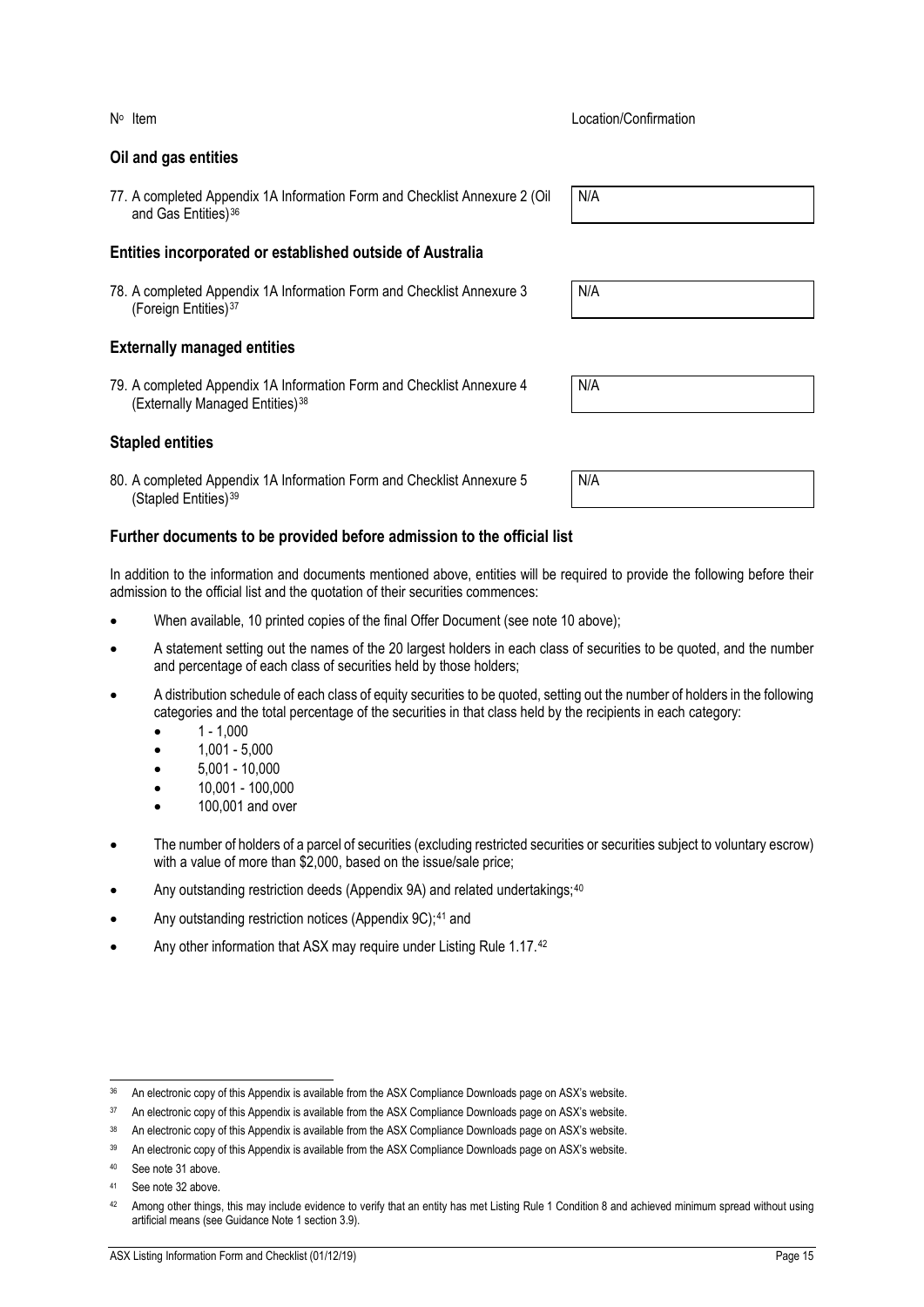# **Information Form and Checklist Annexure 1 (Mining Entities)**

Name of entity and the state of entity and the state of entity and the ABN/ACN/ARBN/ARSN

#### **Star Minerals Limited** 53 648 048 631

#### **This Annexure forms part of the Information Form and Checklist supplied by the entity named above to support its application for admission to the official list of ASX Limited (ASX) as an ASX Listing.**

*A reference in this Annexure to JORC means the Australasian Code for Reporting Exploration Results, Mineral Resources and Ore Resources - 2012 Edition, a copy of which is included in Annexure 5A of the Listing Rules. Terms used in this Annexure which are defined in JORC (including, without limitation, 'exploration target',' exploration results',' mineral resource', 'ore reserve' and 'competent person') have the same meaning as in JORC.*

No Item **No Item** Location/Confirmation

#### **General requirements**

*Complete this section if the Offer Document includes any reference to an exploration target, exploration results or estimates of mineral resources or ore reserves.*

- 1. Where in the Offer Document does it state that the exploration target, exploration results or estimates of mineral resources or ore reserves (as the case may be) have been prepared and reported in accordance with JORC (Listing Rule 5.6)?[1](#page-16-0)
- 2. Where in the Offer Document does it state:
	- that the exploration target, exploration results or estimates of mineral resources or ore reserves (as the case may be) are based on, and fairly represent, information and supporting documentation prepared by a named competent person[2](#page-16-1) or persons (Listing Rule 5.22(a) for material mining projects and JORC clause 9 for other projects);
	- whether the competent person is an employee of the mining entity or a related party and, if not, the name of the competent person's employer (Listing Rule 5.22(b) for material mining projects and JORC clause 9 for other projects)?
	- the name of the professional organisation of which the competent person is a member (Listing Rule 5.22(c) for material mining projects and JORC clauses 9 and 11 for other projects); and
	- that the competent person has given his or her prior written consent as to the form and context in which the exploration target, exploration results or estimates of mineral resources or ore reserves (as the case may be) and the supporting information are presented in the Offer Document (Listing Rule 5.22 for material mining projects and JORC clause 9 for other projects)?

Important Information section of **Prospectus** 

Important Information section of **Prospectus** 

<span id="page-16-0"></span>The Offer Document must use terminology consistent with the terms in Figure 1 of JORC. Terms such as 'mining inventory' or 'mineable resource' are not allowed.

<span id="page-16-1"></span><sup>2</sup> JORC clause 11 defines a 'competent person' as a minerals industry professional who is a Member or Fellow of The Australasian Institute of Mining and Metallurgy, or of the Australian Institute of Geoscientists, or of a 'Recognised Professional Organisation', as included in a list available on the JORC and ASX websites. The person must have a minimum of five years relevant experience in the style of mineralisation or type of deposit under consideration and in the activity which that person is undertaking. If the competent person is preparing documentation on exploration results, the relevant experience must be in exploration. If the competent person is estimating, or supervising the estimation of mineral resources, the relevant experience must be in the estimation, assessment and evaluation of mineral resources. If the competent person is estimating, or supervising the estimation of ore reserves, the relevant experience must be in the estimation, assessment, evaluation and economic extraction of ore reserves.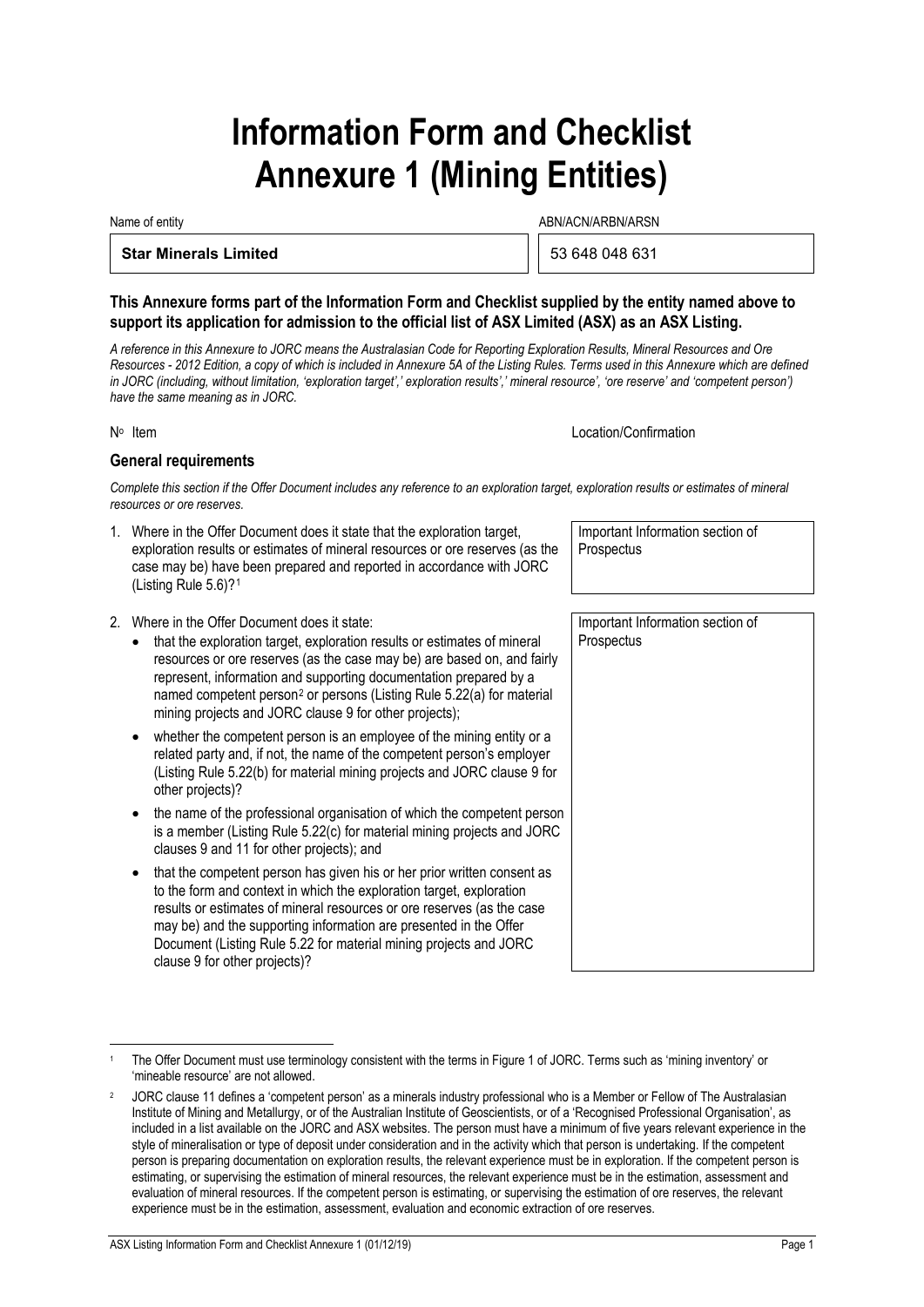<span id="page-17-1"></span><span id="page-17-0"></span>

|              | is a member; and<br>that the competent person has given his or her prior written consent as<br>to the form and context in which the exploration target, exploration<br>results or estimates of mineral resources or ore reserves (as the case<br>may be) and the supporting information are presented in the report<br>(Listing Rule 5.22 for material mining projects and JORC clause 9 for<br>other projects)?                                                                                                                                                                                                                                                                                                                                                                                                                                                                                         | <b>Independent Technical Assessment</b><br>Report of CSA Global Pty Ltd<br>(Annexure C ITAR) |
|--------------|----------------------------------------------------------------------------------------------------------------------------------------------------------------------------------------------------------------------------------------------------------------------------------------------------------------------------------------------------------------------------------------------------------------------------------------------------------------------------------------------------------------------------------------------------------------------------------------------------------------------------------------------------------------------------------------------------------------------------------------------------------------------------------------------------------------------------------------------------------------------------------------------------------|----------------------------------------------------------------------------------------------|
|              | Is the Independent Geologist's Report either a technical assessment report,<br>valuation report, or fairness and reasonableness report prepared in<br>accordance with the Valmin Code?<br>If so, where does it state in the report the declarations required by section 12<br>of the Valmin Code?                                                                                                                                                                                                                                                                                                                                                                                                                                                                                                                                                                                                        | Yes<br>Annexure C ITAR - Section 1.1                                                         |
| 5.           | Does the Offer Document include a "metal equivalents" calculation?<br>If so, where does the Offer Document include the following information<br>required under JORC clause 50:<br>individual grades for all metals included in the metal equivalent<br>calculation;<br>except where the information is commercially sensitive, the assumed<br>commodity prices for all metals; <sup>3</sup><br>assumed metallurgical recoveries for all metals and a discussion of the<br>٠<br>basis on which the assumed recoveries are derived (metallurgical test<br>work, detailed mineralogy, similar deposits, etc); <sup>4</sup><br>a clear statement that it is the entity's opinion that all the elements<br>٠<br>included in the metal equivalents calculation have a reasonable potential<br>to be recovered and sold; and<br>the calculation formula used?                                                   | No                                                                                           |
| 6.<br>3<br>4 | Please enter "Confirmed" in the column to the right to indicate that the Offer<br>Document does not include any reference to "in situ" or "in ground" values<br>(JORC clause 51).<br>Actual assumed prices should be disclosed. It is not sufficient to refer to a "spot price", without disclosing the actual price in question.<br>Where the actual assumed prices used are said to be commercially sensitive, the entity must disclose sufficient information, perhaps<br>in narrative rather than numerical form, for investors to understand the methodology it has used to determine these prices.<br>Estimates of metallurgical recoveries for each metal must be used to calculate meaningful metal equivalents. Reporting on the basis of<br>metal equivalents is not appropriate if metallurgical recovery information is not available or able to be estimated with reasonable<br>confidence. | Confirmed                                                                                    |
|              | ASX Listing Information Form and Checklist Annexure 1 (01/12/19)                                                                                                                                                                                                                                                                                                                                                                                                                                                                                                                                                                                                                                                                                                                                                                                                                                         | Page 2                                                                                       |

| $N^{\circ}$ Item                                                                  | Location/Confirmation |
|-----------------------------------------------------------------------------------|-----------------------|
| 3. Please enter "Confirmed" in the column to the right to indicate that the Offer | l Confirmed           |
| Document discloses any potential conflict of interest any of the named            |                       |
| competent persons may have and, if it does, indicate where in the Offer           |                       |
| Document that disclosure has been made (JORC clause 9)?                           |                       |

4. Is there an Independent Geologist's Report included in the Offer Document?

If so, where does it state that any exploration target, exploration results or estimates of mineral resources or ore reserves (as the case may be):

- are based on, and fairly represent, information and supporting documentation prepared by a named competent person or persons;
- the name of the professional organisation of which the competent person is a member; and

Important Information section of

Annexure C of Prospectus –

Yes

Prospectus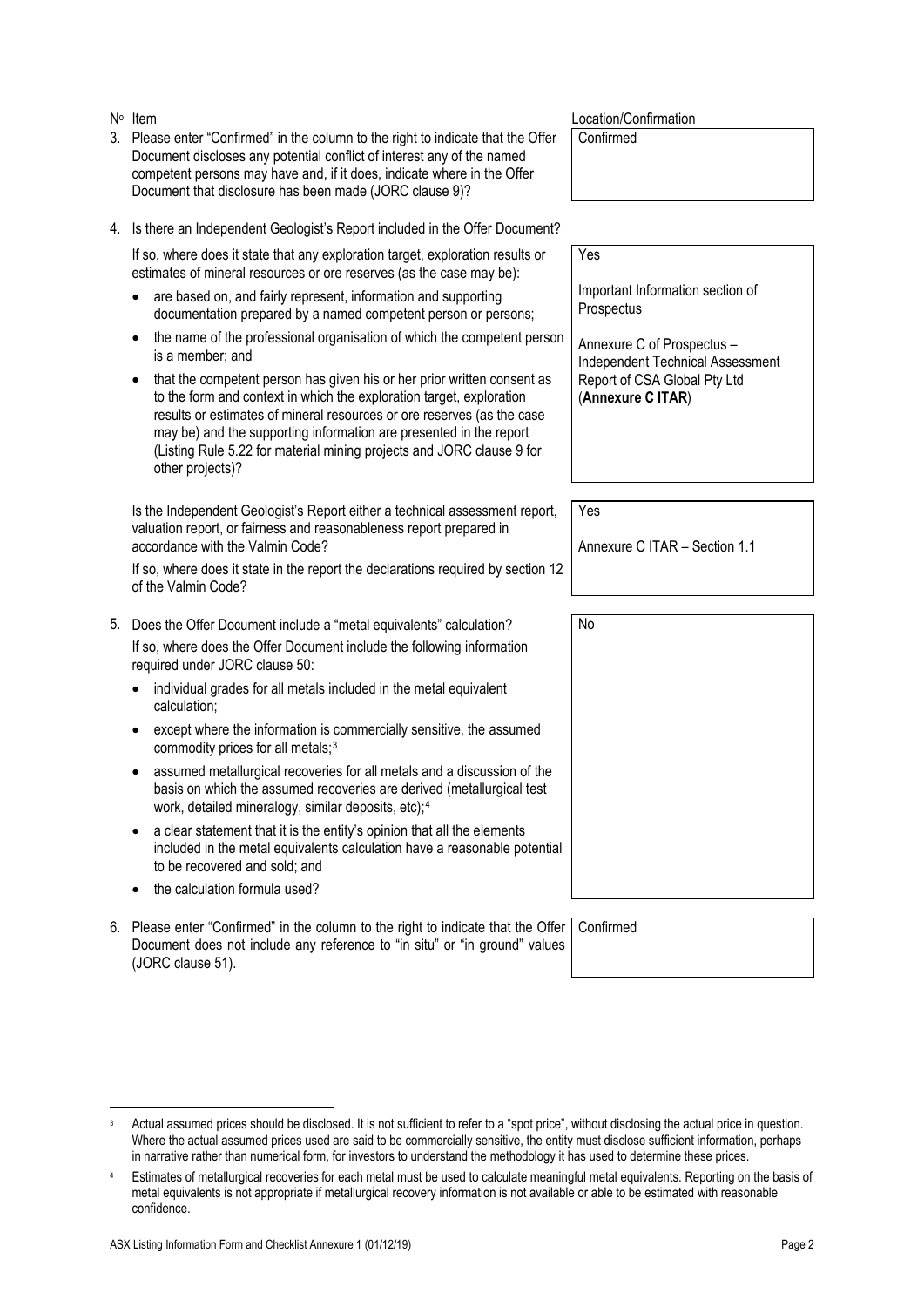### **Exploration targets**

*Complete this section if the Offer Document includes any reference to an exploration target.*

|             | 7. Where in the Offer Document does it disclose a detailed explanation of the<br>basis for the exploration target, including whether the target is based on<br>actual exploration results or on proposed exploration programmes and a<br>specific description of the level of exploration activity already completed<br>(JORC clause 17)?                                      | N/A |
|-------------|--------------------------------------------------------------------------------------------------------------------------------------------------------------------------------------------------------------------------------------------------------------------------------------------------------------------------------------------------------------------------------|-----|
| clause 17)? | 8. Where in the Offer Document does it state the proposed exploration<br>activities designed to test the validity of the exploration target and the<br>timeframe within which those activities are expected to be completed (JORC                                                                                                                                              | N/A |
|             | 9. Where in the Offer Document does it include the required statement by a<br>named competent person taking responsibility for the form and context in<br>which the exploration target appears (JORC clause 17)?                                                                                                                                                               | N/A |
|             | 10. Where in the Offer Document does it include the required clarification<br>statement that the potential quantity and grade is conceptual in nature, that<br>there has been insufficient exploration to estimate a mineral resource and<br>that it is uncertain if further exploration will result in the estimation of a<br>mineral resource (JORC clause 17)? <sup>5</sup> | N/A |
|             | 11. Please enter "Confirmed" in the column to the right to indicate that the<br>following JORC requirements have been satisfied:                                                                                                                                                                                                                                               | N/A |
|             | information relating to the exploration target has been expressed so that<br>it cannot be misrepresented or misconstrued as an estimate of a mineral<br>resource or ore reserve and the terms "resource" and "reserve" have not<br>been used in this context (JORC clause 17);                                                                                                 |     |
|             | the exploration target is expressed as a tonnage and grade range and as<br>an approximation only (JORC clause 17);                                                                                                                                                                                                                                                             |     |
| $\bullet$   | the Offer Document includes a description of the process used to<br>determine the grade and tonnage ranges used to describe the<br>exploration target (JORC clause 17);                                                                                                                                                                                                        |     |
|             | there are no "headline statements" in the Offer Document referring to the<br>exploration target (JORC clause 17); and                                                                                                                                                                                                                                                          |     |
|             | the exploration target does not include a "metal equivalent" estimate or<br>calculation (JORC clause 50).                                                                                                                                                                                                                                                                      |     |

#### **Exploration results**

*Complete this section if the Offer Document includes any reference to exploration results*

12. Where in the Offer Document is the separate report in relation to each of the criteria in sections 1 and 2 of JORC Table 1 (Listing Rule 5.7.1)?<sup>[6](#page-18-1)</sup>

| Annexure C ITAR - Appendices A and |  |
|------------------------------------|--|
| C                                  |  |

<span id="page-18-0"></span>

| Note that the clarification statement must be within the same paragraph as the first reference to the exploration target in the Offer |
|---------------------------------------------------------------------------------------------------------------------------------------|
| Document.                                                                                                                             |

<span id="page-18-1"></span><sup>&</sup>lt;sup>6</sup> If an entity that determines that any of the criteria is not material to understanding the exploration results, the entity must identify the criteria and explain why it has determined that it is not material to that understanding.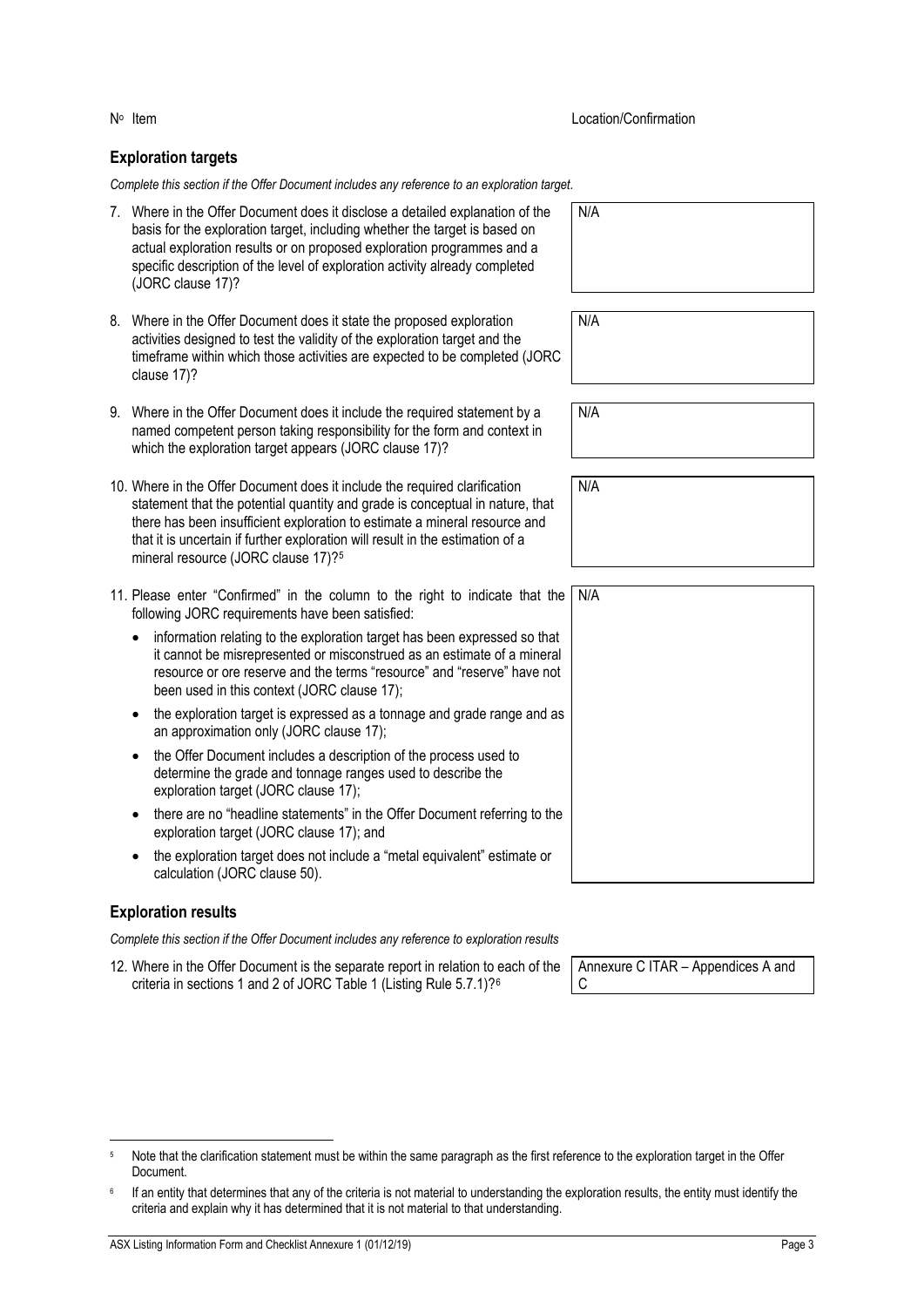<span id="page-19-2"></span>ASX Listing Information Form and Checklist Annexure 1 (01/12/19) **Page 4** Page 4

- 13. Where in the Offer Document is the separate table setting out the following information for material drill-holes (unless the entity determines that the information is not material):[7](#page-19-1)
	- easting and northing of the drill-hole collar;
	- elevation or RL of the drill-hole collar;
	- dip and azimuth of the hole;
	- down hole width and depth; and
	- end of hole (Listing Rule 5.7.2)?

14. Please enter "Confirmed" in the column to the right to indicate that the following JORC requirements have been satisfied: Confirmed

| • if the exploration results relate to mineralisation not classified as a |
|---------------------------------------------------------------------------|
| mineral resource or ore reserve, then estimates of tonnages and           |
| average grade have not been assigned to the mineralisation except as      |
| an exploration target in accordance with JORC clause 17 (JORC             |
| clause $18$ ;                                                             |

- if true widths of mineralisation are not reported, an appropriate qualification has been included in the Offer Document (JORC clause 19);
- clear diagrams and maps designed to represent the geological context have been included in the Offer Document which include a plan view of drill hole collar locations and appropriate sectional views (JORC clause 19);
- there has been no selected disclosure of information such as isolated assays, isolated drill holes, assays of panned concentrates or supergene enriched soils or surface samples, without placing them in perspective (JORC clause 19);
- if the Offer Document includes exploration results based on rock chip or grab sampling, the location (represented as a table, diagram or map), total number and assay results for the sampling have been included for each sample so as to ensure samples are representative and not selectively reported (JORC clause 19 and JORC Table 1); and
- if the Offer Document reports visual results in the absence of assays, it does not include any reference to the grade or economic potential of the mineralisation (Example D in Annexure A of Guidance Note 8).

#### **Mineral resources**

results.

*Complete this section if the Offer Document includes any reference to an estimate of mineral resources.*

<span id="page-19-1"></span><sup>7</sup> An entity that determines that a drill-hole table setting out the information described above is not material, is not required to attach the table to the Offer Document but must explain why it has determined that the table is not material to understanding the exploration

Note that the information referred in items [17-](#page-19-0)[24](#page-20-0) should be disclosed independently from the separate report in relation to each of the criteria in sections 1, 2 and 3 (and 5 if appropriate) of JORC Table 1 required under Listing Rule 5.8.2 mentioned in item [25](#page-20-1) below.

- 15. Where in the Offer Document does the competent person explicitly discuss the basis for the reasonable prospects for eventual economic extraction of the mineral resource (JORC clause 20)?
- 16. Where in the Offer Document does the competent person explicitly discuss the technical and economic support for the cut-off assumption applied (JORC clause 20)?
- <span id="page-19-0"></span>17. Where in the Offer Document does it disclose the relevant geology and geological interpretation (Listing Rule 5.8.1 first bullet point)?[8](#page-19-2)

No Item  $\mathsf{N}^{\circ}$  Location/Confirmation

Annexure C ITAR – Appendix B

Annexure C ITAR – Section 2.5.10

Annexure C ITAR – Appendix A, Section 2

Annexure C ITAR – Sections 2.3, 2.5.4, 3.3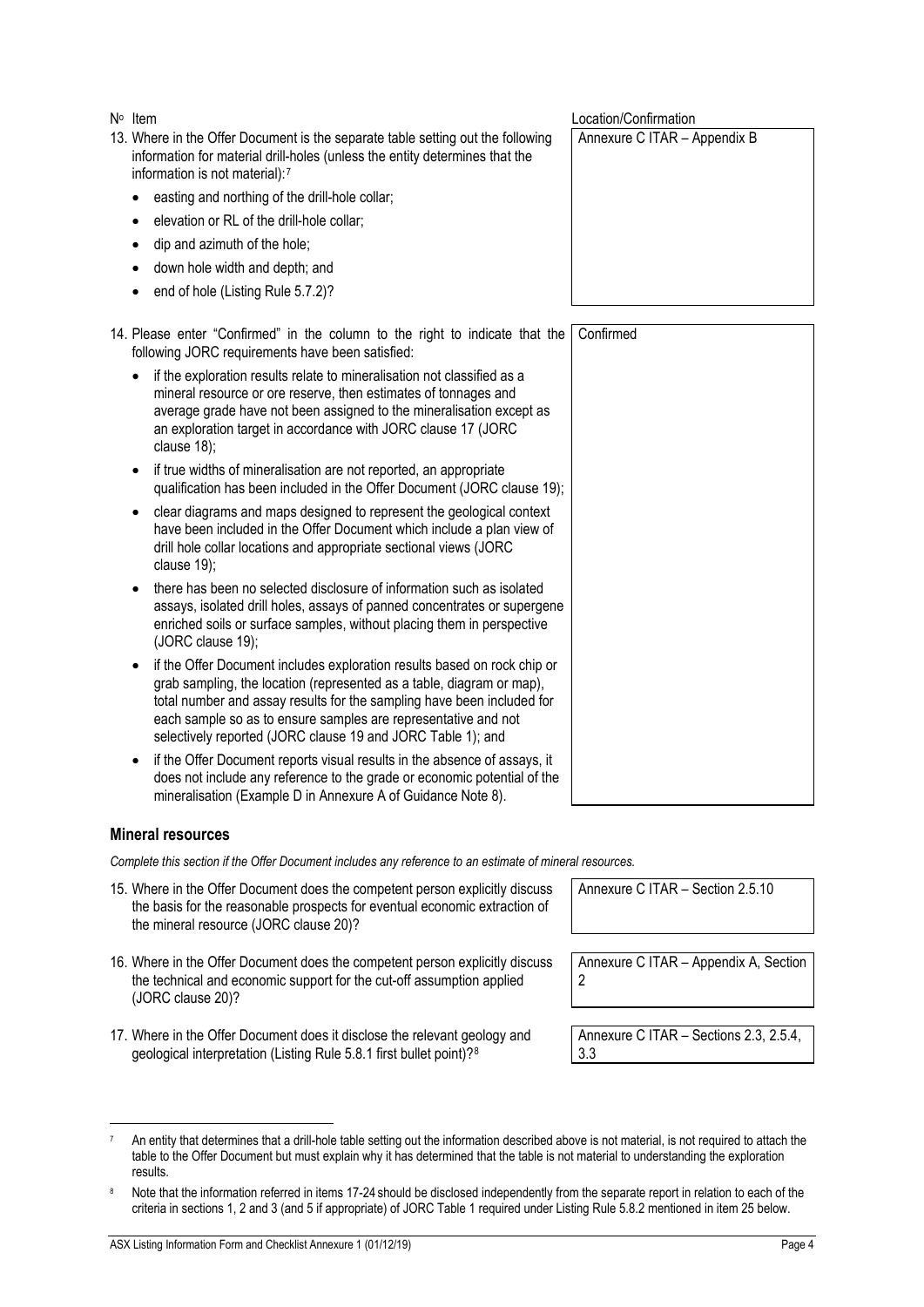<span id="page-20-1"></span><span id="page-20-0"></span>

| $N^{\circ}$ Item                                                                                                                                                                                                                                                                                                                                                                                                              | Location/Confirmation                                       |  |  |  |
|-------------------------------------------------------------------------------------------------------------------------------------------------------------------------------------------------------------------------------------------------------------------------------------------------------------------------------------------------------------------------------------------------------------------------------|-------------------------------------------------------------|--|--|--|
| 18. Where in the Offer Document does it disclose the entity's sampling and sub-<br>sampling techniques (Listing Rule 5.8.1 second bullet point)?                                                                                                                                                                                                                                                                              | Annexure C ITAR - Appendix A                                |  |  |  |
| 19. Where in the Offer Document does it disclose the entity's drilling techniques<br>(Listing Rule 5.8.1 third bullet point)?                                                                                                                                                                                                                                                                                                 | Annexure C ITAR - Appendix A                                |  |  |  |
| 20. Where in the Offer Document does it disclose the criteria used for<br>classification, including drill and data spacing and distribution - this includes<br>separately identifying the drill spacing used to classify each category of<br>mineral resources (inferred, indicated and measured) where estimates for<br>more than one category of mineral resource are reported (Listing Rule 5.8.1<br>fourth bullet point)? | Annexure C ITAR - Section 2.5.9 and<br>Appendix A Section 1 |  |  |  |
| 21. Where in the Offer Document does it disclose the entity's sample analysis<br>method (Listing Rule 5.8.1 fifth bullet point)?                                                                                                                                                                                                                                                                                              | Annexure C ITAR - Appendix A Section<br>3                   |  |  |  |
| 22. Where in the Offer Document does it disclose the entity's estimation<br>methodology (Listing Rule 5.8.1 sixth bullet point)?                                                                                                                                                                                                                                                                                              | Annexure C ITAR - Appendix A Section<br>3                   |  |  |  |
| 23. Where in the Offer Document does it disclose the entity's cut-off grade(s),<br>including the basis for the selected cut-off grade(s) (Listing Rule 5.8.1<br>seventh bullet point)?                                                                                                                                                                                                                                        | Annexure C ITAR - Section 2.5 and<br>Appendix A Section 3   |  |  |  |
| 24. Where in the Offer Document does it disclose mining and metallurgical<br>methods and parameters, and other material modifying factors considered to<br>date (Listing Rule 5.8.1 eighth bullet point)?                                                                                                                                                                                                                     | Annexure C ITAR - Section 2.6 and<br>Appendix A Section 3   |  |  |  |
| 25. Where in the Offer Document is the separate report in relation to each of the<br>criteria in sections 1, 2 and 3 (and 5 if appropriate) of JORC Table 1 (Listing<br>Rule 5.8.2)? <sup>9</sup>                                                                                                                                                                                                                             | Annexure C ITAR - Appendix A                                |  |  |  |
| 26. Please enter "Confirmed" in the column to the right to indicate that the<br>following JORC requirements have been satisfied:                                                                                                                                                                                                                                                                                              | Confirmed                                                   |  |  |  |
| the mineral resource estimate has been appropriately classified<br>according to increasing geological confidence (ie inferred, indicated or<br>measured - JORC clause 20-24);                                                                                                                                                                                                                                                 |                                                             |  |  |  |
| if an estimation of an inferred mineral resource is presented on the basis<br>of extrapolation beyond the nominal sampling spacing and taking into<br>account the style of mineralisation, the report contains sufficient<br>information to inform the reader of:                                                                                                                                                             |                                                             |  |  |  |
| the maximum distance that the resource is extrapolated beyond the<br>sample points;                                                                                                                                                                                                                                                                                                                                           |                                                             |  |  |  |
| the proportion of the resource that is based on extrapolated data;<br>٠                                                                                                                                                                                                                                                                                                                                                       |                                                             |  |  |  |
| the basis on which the resource is extrapolated to these limits; and                                                                                                                                                                                                                                                                                                                                                          |                                                             |  |  |  |
| a diagrammatic representation of the inferred mineral resource<br>showing clearly the extrapolated part of the estimated resource<br>(JORC clause 21);                                                                                                                                                                                                                                                                        |                                                             |  |  |  |
| the mineral resource estimate has been rounded off to appropriately<br>significant figures, is referred to as an estimate not as a calculation and,<br>in the case of inferred mineral resources, is qualified by the term<br>'approximately' (JORC clause 25);                                                                                                                                                               |                                                             |  |  |  |
| where contained metal or mineral content has been reported,<br>corresponding tonnages and grade have also been reported (JORC<br>clause 26);                                                                                                                                                                                                                                                                                  |                                                             |  |  |  |

<span id="page-20-2"></span>**<sup>9</sup>** If an entity that determines that any of the criteria is not material to understanding the estimate of mineral resources, the entity must identify the criteria and explain why it has determined that it is not material to that understanding.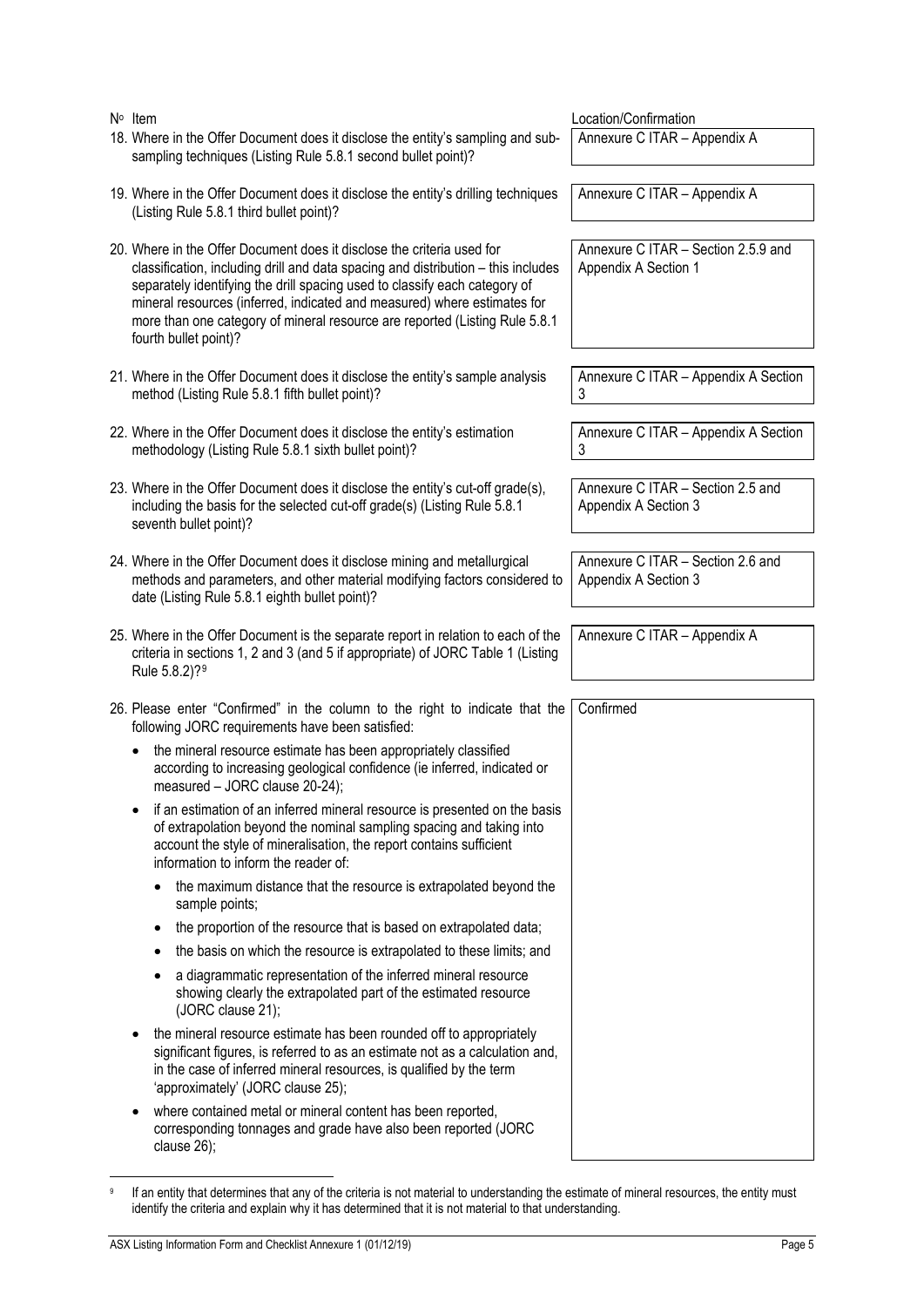- inferred, indicated or measured resources have not been reported as a combined estimate unless details for the individual categories have also been provided (JORC clause 26); and
- resource estimates have not been aggregated with reserve estimates to report a single combined figure (JORC clause 26).

#### **Ore reserves**

*Complete this section if the Offer Document includes any reference to an estimate of ore reserves.*

| 27. Where in the Offer Document does it disclose the material assumptions and<br>the outcomes from any pre-feasibility study (PFS) or feasibility study (FS), as<br>the case may be, defining the ore reserves (Listing Rule 5.9.1 first bullet<br>point)? $10$ | N/A |
|-----------------------------------------------------------------------------------------------------------------------------------------------------------------------------------------------------------------------------------------------------------------|-----|
| 28. Where in the Offer Document does it disclose the criteria used for                                                                                                                                                                                          | N/A |
| classification, including the classification of the mineral resources on which<br>the ore reserves are based and the confidence in the modifying factors<br>applied (Listing Rule 5.9.1 second bullet point)?                                                   |     |
|                                                                                                                                                                                                                                                                 |     |
| 29. Where in the Offer Document does it disclose the mining method selected<br>and other mining assumptions, including mining recovery factors and mining<br>dilution factors (Listing Rule 5.9.1 third bullet point)?                                          | N/A |
|                                                                                                                                                                                                                                                                 |     |
| 30. Where in the Offer Document does it disclose the processing method<br>selected and other processing assumptions, including the recovery factors<br>applied and the allowances made for deleterious elements (Listing<br>Rule 5.9.1 fourth bullet point)?    | N/A |
|                                                                                                                                                                                                                                                                 |     |
| 31. Where in the Offer Document does it disclose the basis of the cut-off<br>grade(s) or quality parameters applied (Listing Rule 5.9.1 fifth bullet point)?                                                                                                    | N/A |
|                                                                                                                                                                                                                                                                 |     |

- 32. Where in the Offer Document does it disclose estimation methodology (Listing Rule 5.9.1 sixth bullet point)?
- 33. Where in the Offer Document does it disclose material modifying factors, including the status of environmental approvals, mining tenements and approvals, other governmental factors and infrastructure requirements for the selected mining methods and for transportation to market (Listing Rule 5.9.1 seventh bullet point)?
- 34. Where in the Offer Document is the separate report in relation to each of the criteria in sections 1, 2, 3 and 4 (and 5 if appropriate) of JORC Table 1 (Listing Rule 5.9.2)?[11](#page-21-1)

#### No Item **No Item** Location/Confirmation

N/A

N/A N/A

<span id="page-21-0"></span><sup>&</sup>lt;sup>10</sup> If the economic assumptions are commercially sensitive to the entity, an explanation of the methodology used to determine the assumptions rather than the actual figure can be reported.

<span id="page-21-1"></span><sup>11</sup> If an entity that determines that any of the criteria is not material to understanding the estimate of ore reserves, the entity must identify the criteria and explain why it has determined that it is not material to that understanding.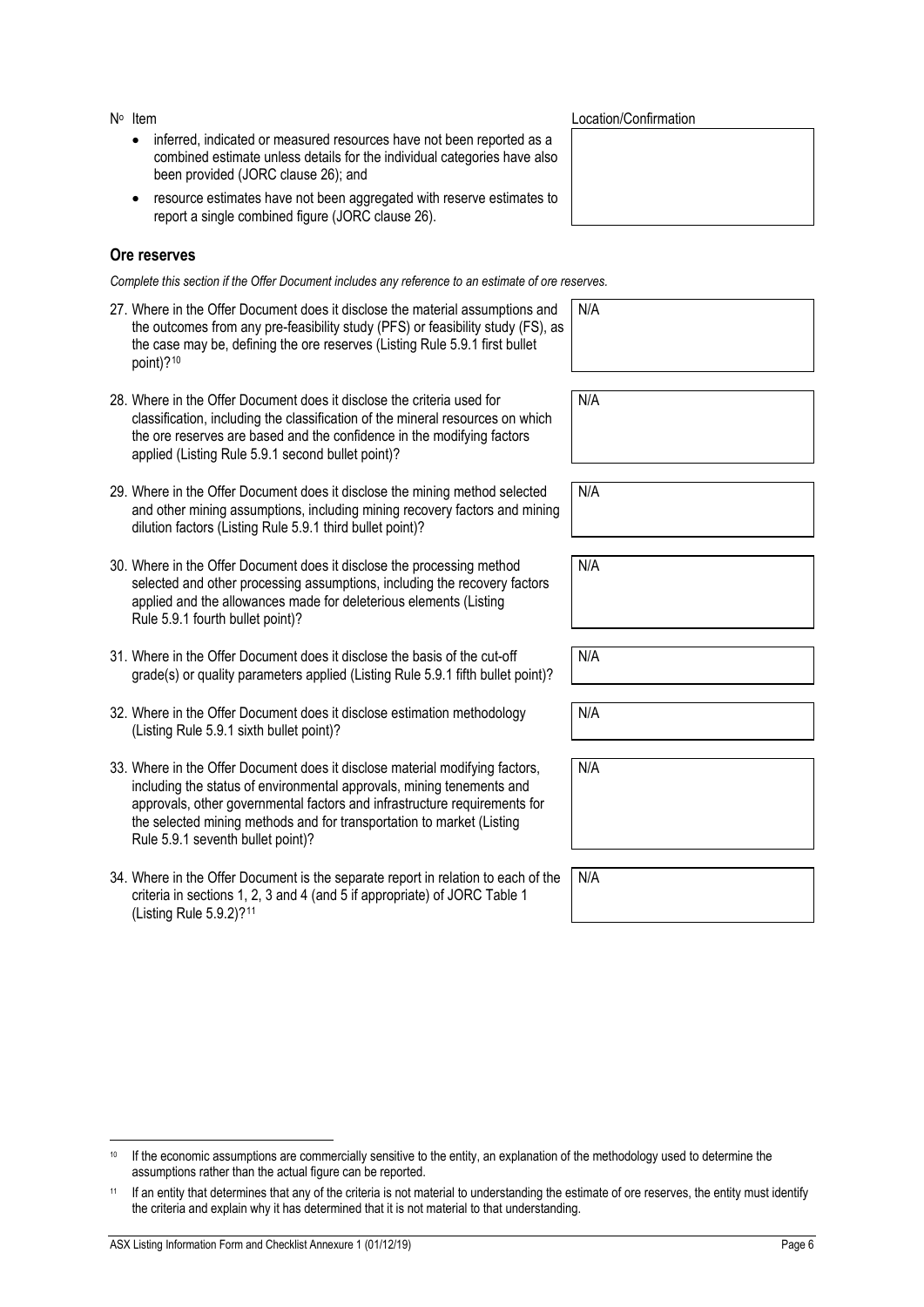- 35. Please enter "Confirmed" in the column to the right to indicate that the following JORC requirements have been satisfied:
	- the reserve estimate has been appropriately classified according to increasing geological confidence (ie probable or proved – JORC clause 29-32);
	- the reserve estimate has been rounded off to appropriately significant figures (JORC clause 33);
	- where present metal or mineral content has been reported, corresponding tonnages and grade have also been reported (JORC clause 34);
	- proved and probable reserves have not been reported as a combined estimate unless details for the individual categories have also been provided (JORC clause 34);
	- reserve estimates have not been aggregated with resource estimates to report a single combined figure (JORC clause 36); and
	- where figures for both resources and reserves are reported, a statement has been included in the Offer Document which clearly indicates whether the resources are inclusive of, or additional to, the reserves (JORC clause 36).

#### **Production targets or financial information derived from production targets**

*Complete this section if the Offer Document includes any reference to a production target or financial information derived from a production target (such as forecast revenues, forecast costs of production, forecast capex, a net present value, internal rate of return or payback period).*

36. Where in the Offer Document does it disclose the material assumptions on which the production target is based (Listing Rule 5.16.1)?

Specifically, where in the Offer Document does it disclose the material assumptions about the 'modifying factors' in the JORC Code?

Specifically, where in the Offer Document does it disclose the material assumptions about the scheduling of development and production and the availability of project finance?

- 37. Where in the Offer Document does it state that the reserves or resources underpinning the production target have been prepared by a competent person in accordance with the JORC Code (Listing Rule 5.16.2)?<sup>[12](#page-22-0)</sup>
- 38. Where in the Offer Document does it state the relevant proportions of ore reserves, mineral resources, exploration target and qualifying foreign estimates underpinning the production target (Listing Rule 5.16.3)?
- 39. Is a proportion of the production target based on an inferred mineral resource?

If so, please indicate where in the Offer Document the required cautionary statement has been included stating that:<sup>[13](#page-22-1)</sup>

"*There is a low level of geological confidence associated with inferred mineral resources and there is no certainty that further exploration work will result in the determination of indicated mineral resources or that the production target itself will be realised*" (Listing Rule 5.16.4)?

N/A

N/A

| N/A |  |  |  |
|-----|--|--|--|
|     |  |  |  |

N/A

<span id="page-22-0"></span><sup>&</sup>lt;sup>12</sup> Note that disclosing a production target that is based solely on an exploration target or solely on a combination of inferred mineral resources and an exploration target is prohibited (Listing Rule 15.5(a)), as is disclosing a production target based solely or partly on historical estimates or foreign estimates (other than qualifying foreign estimates) of mineralisation (Listing Rule 15.5(b)). A production target that is based solely on an inferred mineral resource must comply with Listing Rule 5.16.6.

<span id="page-22-1"></span><sup>13</sup> Note that the cautionary statement must be proximate to, and have equal prominence as, the reported production target.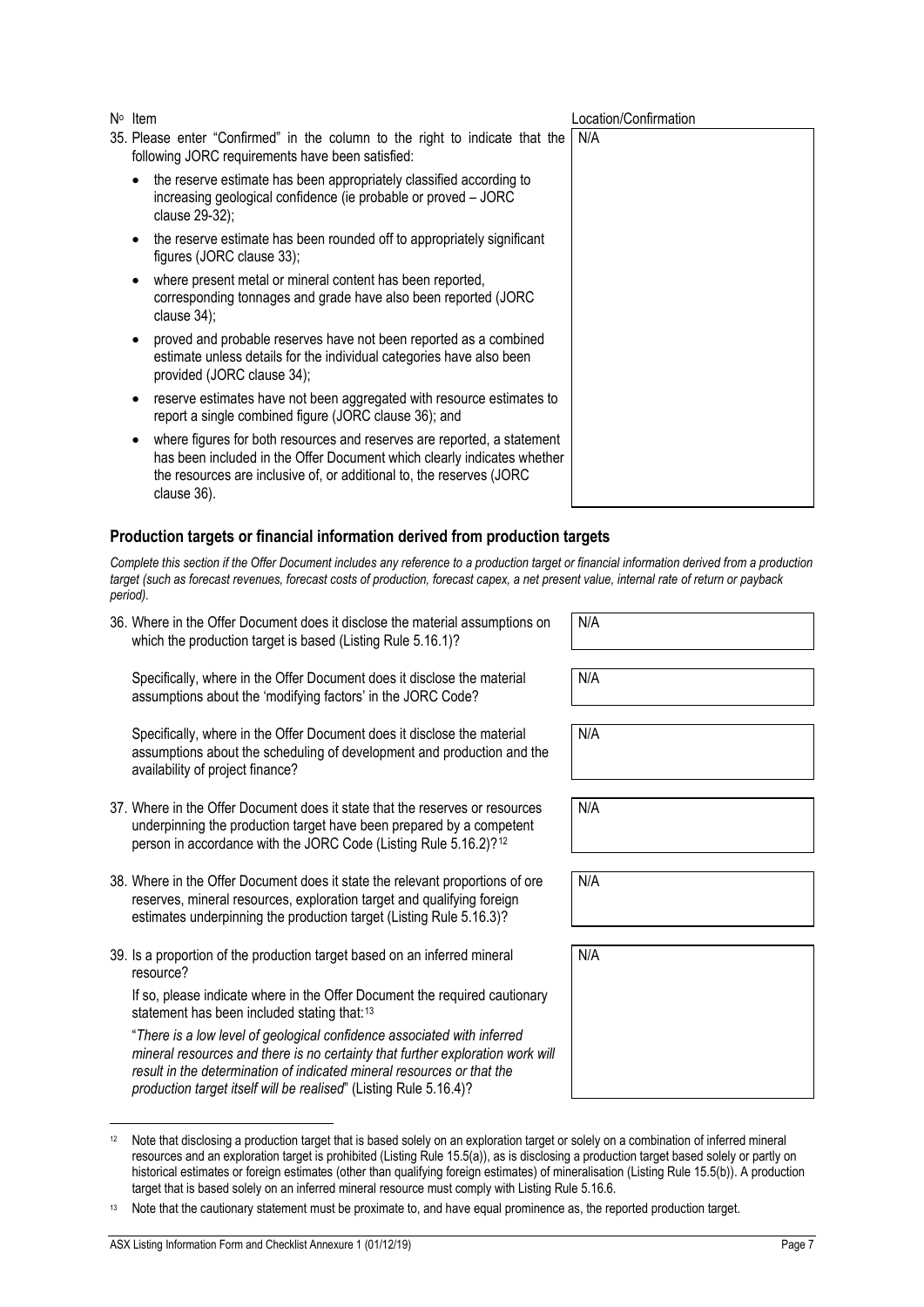40. Is a proportion of the production target based on an exploration target?

If so, where in the Offer Document does it include a statement of the factors that lead the entity to believe that it has a reasonable basis for reporting the production target in that context (Listing Rule 5.16.5 and section 8 of Guidance Note 31 *Reporting on Mining Activities*)?

Please also indicate where in the Offer Document the required cautionary statement has been included stating that:<sup>[14](#page-23-0)</sup>

"*The potential quantity and grade of an exploration target is conceptual in nature, there has been insufficient exploration to determine a mineral resource and there is no certainty that further exploration work will result in the determination of mineral resources or that the production target itself will be realised.*" (Listing Rule 5.16.5 and section 8 of Guidance Note 31 *Reporting on Mining Activities*)?

41. Is the Production Target based solely on an inferred mineral resource?

If so, where in the Offer Document does it include a statement of the factors that lead the entity to believe that it has a reasonable basis for reporting the production target based solely on inferred mineral resources (Listing Rule 5.16.6 and section 8.7 of Guidance Note 31 *Reporting on Mining Activities*)?

Please indicate where in the Offer Document it states the level of confidence with which the inferred mineral resources are estimated and the basis for that level of confidence (Listing Rule 5.16.6)

Please also indicate where in the Offer Document the required cautionary statement has been included stating that:<sup>[15](#page-23-1)</sup>

"*There is a low level of geological confidence associated with inferred mineral resources and there is no certainty that further exploration work will result in the determination of indicated mineral resources or that the production target itself will be realised. The stated production target is based on the company's current expectations of future results or events and should not be solely relied upon by investors when making investment decisions. Further evaluation work and appropriate studies are required to establish sufficient confidence that this target will be met.*" (Listing Rule 5.16.6)

And provide a copy of the technical report required under Listing Rule 5.16.6 to support the production target with a sufficient level of confidence and which has been prepared by, or under the supervision of, a named independent competent person or persons and includes the information referred to in Listing Rules 5.22(b) and (c)

42. Is the production target based on a portion of inferred mineral resources and/or an exploration target in addition to ore reserves and/or measured and indicated mineral resources?

If so, please enter "Confirmed" in the column to the right to indicate that the entity is satisfied that the respective proportions of inferred mineral resources and the exploration target are not the determining factors in project viability (section 8.5 of Guidance Note 31 *Reporting on Mining Activities*)

N<sup>o</sup> Item Location/Confirmation

N/A

N/A

| N/A |  |  |  |  |
|-----|--|--|--|--|
|     |  |  |  |  |
|     |  |  |  |  |
|     |  |  |  |  |

N/A

| N/A |
|-----|
|     |
|     |
|     |
|     |
|     |
|     |
|     |

| <sup>2</sup> | N/A |
|--------------|-----|
|              |     |
|              |     |
|              |     |

NA

| N/A |  |  |  |
|-----|--|--|--|
|     |  |  |  |
|     |  |  |  |
|     |  |  |  |

<span id="page-23-0"></span><sup>14</sup> Note again that the cautionary statement must be proximate to, and have equal prominence as, the reported production target.

<span id="page-23-1"></span><sup>15</sup> Note again that the cautionary statement must be proximate to, and have equal prominence as, the reported production target.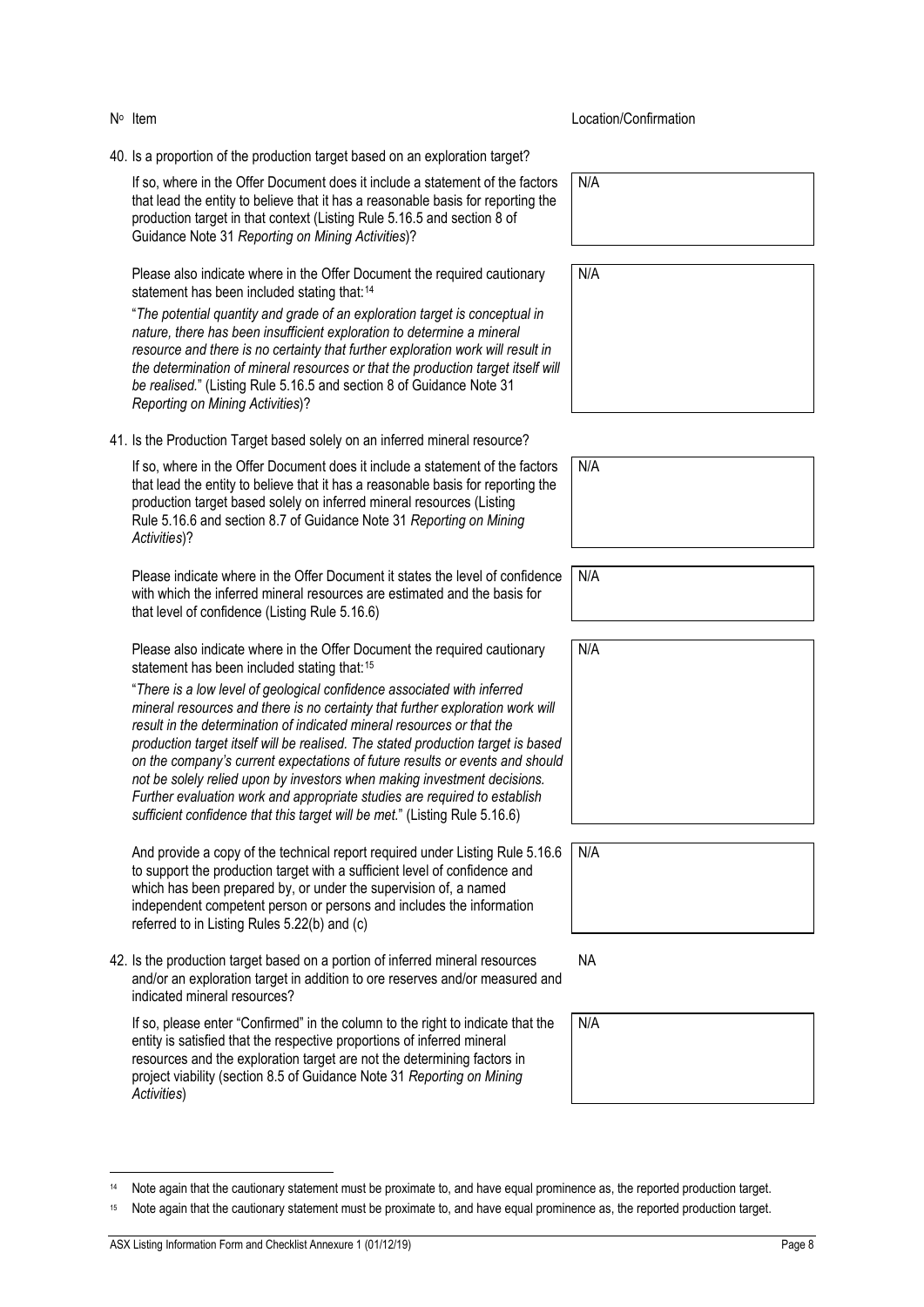the steps ASX expects it to take in these circumstances.

Please also enter "Confirmed" in the column to the right to indicate that the inferred mineral resources and exploration target do not feature as a significant proportion early in the mine plan (section 8.5 of Guidance Note 31 *Reporting on Mining Activities*) N/A 43. Is a proportion of the production target based on qualifying foreign estimates that have not been verified and reported as mineral resources or ore reserves in accordance with the JORC Code after 3 years from the date the qualifying foreign estimates were initially reported? N/A

to in Listing Rule 5.14.2 (Listing Rule 5.16.7)? 44. Does the Offer Document include forecast financial information derived from a production target relating to:

If so, where in the Offer Document is the statement and explanation referred

- the mineral resources and ore reserves holdings of the entity (an entity level production target); or
- a material mining project of the entity (or two or more mining projects which together are material to the entity)?

If so, where in the Offer Document does it include all material assumptions on which the forecast financial information is based (Listing Rule 5.17.1)?[16](#page-24-0)

Where in the Offer Document does it state the production target from which the forecast financial information is derived, including all the information contained in Listing Rule 5.16 (Listing Rule 5.17.2)

If a significant proportion of the production target is based on an exploration target, where in the Offer Document does it state the implications for the forecast financial information of not including the exploration target in the production target (Listing Rule 5.17.3)

#### **Scoping studies**<sup>[17](#page-24-1)</sup>

*Complete this section if the Offer Document includes any reference to a scoping study.*

45. Is the scoping study partially supported by an inferred mineral resource and/or exploration target?

If so, where in the Offer Document does it state both the proportion and relative sequencing of the inferred mineral resource and/or exploration target within the scoping study (JORC clause 38)?

- 46. Where in the Offer Document is the cautionary statement required under clause 38 of the JORC Code about the scoping study?[18](#page-24-2)
- 47. Has the sample cautionary statement suggested in clause 38 of the JORC Code been augmented to reflect the surrounding facts and circumstances and to address the other issues dealt with in ASX's scoping study guidance (ASX Scoping Study Guideline 4)?

<span id="page-24-0"></span><sup>16</sup> If the economic assumptions are commercially sensitive to the entity, an explanation of the methodology used to determine the assumptions rather than the actual figure can be reported. Note, however, that economic assumptions may not be commercially sensitive. An entity that considers that certain information is commercially sensitive should refer to section 8.6 of Guidance Note 31 on

<span id="page-24-2"></span><span id="page-24-1"></span><sup>17</sup> JORC clause 38 defines a "scoping study" as an order of magnitude technical and economic study of the potential viability of mineral resources. It includes appropriate assessments of realistically assumed modifying factors together with any other relevant operational factors that are necessary to demonstrate at the time of reporting that progress to a pre-feasibility study can be reasonably justified.

| N∘ Item | Location/Confirmation |
|---------|-----------------------|
|         |                       |

No

N/A

N/A

N/A

| N/A |  |  |  |
|-----|--|--|--|
|     |  |  |  |
|     |  |  |  |
|     |  |  |  |

N/A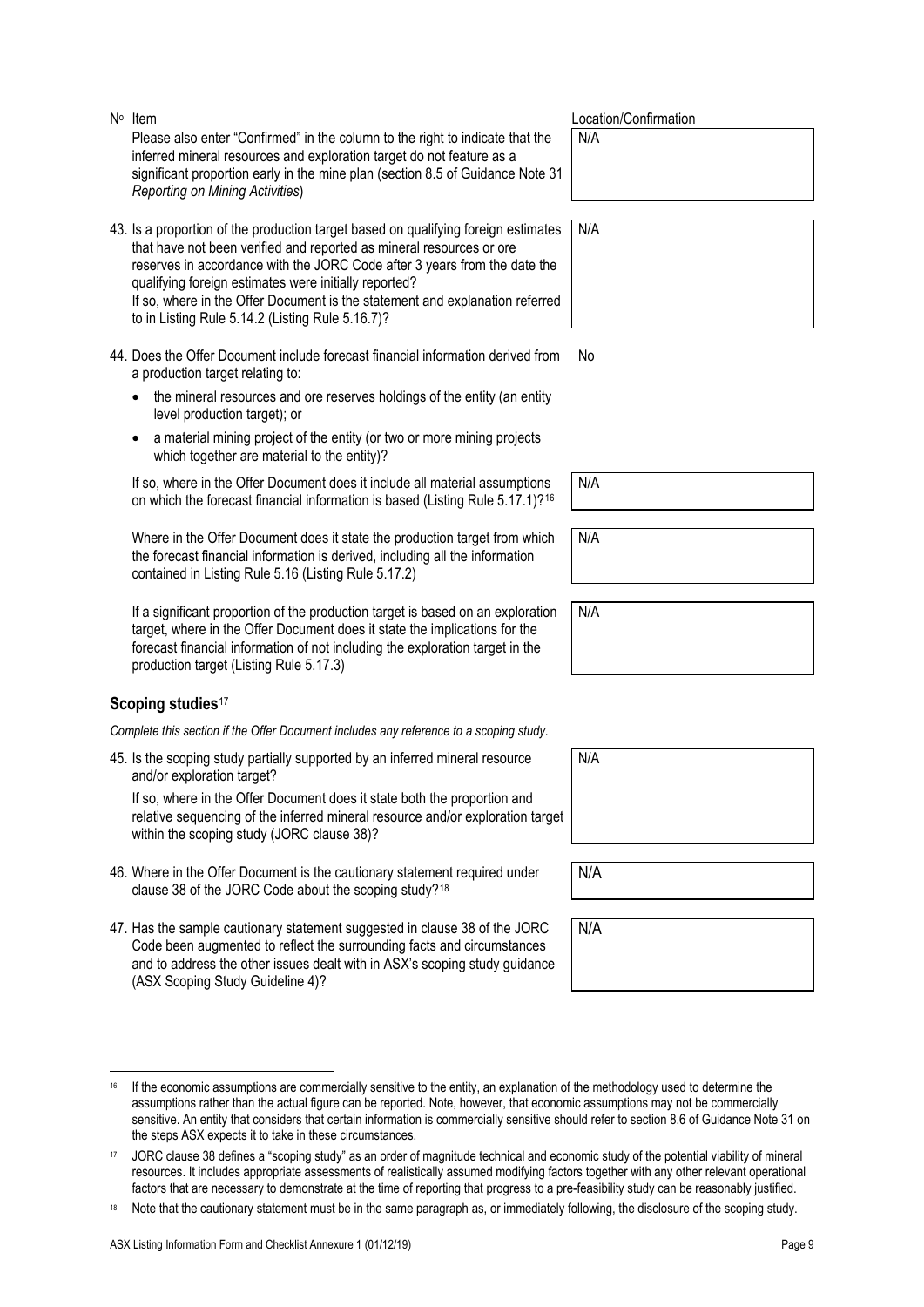No Item Location/Confirmation

#### **Mining exploration entities**

*Complete this section if the entity is a mining exploration entity.*

- 48. Where in the Offer Document is there a map or maps of the entity's mining tenements prepared by a competent person, which:
	- indicate the geology and other pertinent features of the tenements, including their extent and location in relation to a capital city or major town, and relative to any nearby properties which have a significant bearing on the potential of the tenements;
	- are dated; and
	- identify the competent person and the report to which they relate?
- 49. Where in the Offer Document is there a schedule of the entity's mining tenements prepared by a competent person, which states in relation to each mining tenement:
	- the geographical area where the mining tenement is situated;
	- the nature of the title to the mining tenement;
	- whether the title has been formally confirmed or approved and, if not, whether an application for confirmation or approval is pending and whether the application is subject to challenge; and
	- the person in whose name the title to the mining tenement is currently held?
- 50. Where in the Offer Document is there a statement setting out a program of expenditure, together with a timetable for completion of an exploration program, in respect of each mining tenement (or, where applicable, each group of tenements)?

Section 3.2 of Prospectus Section 3.3 of Prospectus Annexure C ITAR – Sections 2.3, 3.1 and 3.3

Annexure C ITAR – Section 3.1

Annexure D Solicitor's Report on Tenements - Schedule 1

Section 2.10 of Prospectus Annexure C ITAR – Section 6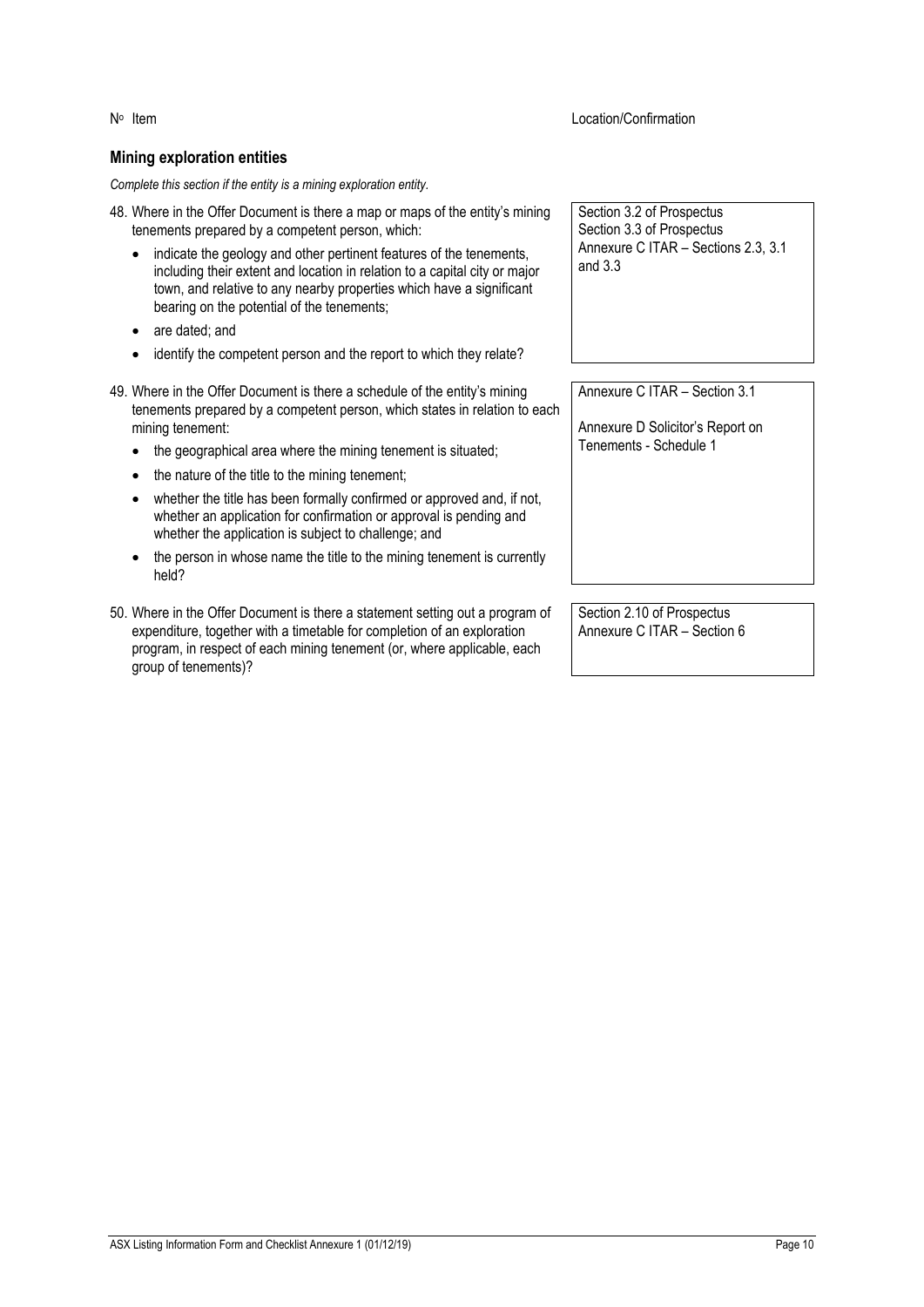51. Within the 2 years preceding the date of the entity's application for admission to the official list, has the entity acquired, or entered into an agreement to acquire, an interest in a mining exploration area or similar mining tenement from any person?

If so, where in the Offer Document does it disclose:

- the date of the acquisition or agreement:
- full details of the tenement, including any title particulars;
- the name of the vendor:
- if the vendor was not the beneficial owner of the tenement at the date of the acquisition or agreement, the name of the beneficial owner;
- details of any relationship between the vendor (or, if the vendor was not the beneficial owner of the tenement at the date of the acquisition or agreement, between the beneficial owner(s)) and the entity or any related party or promoter of, or adviser to, the entity; and
- details of the purchase price paid or payable and all other consideration (whether legally enforceable or not) passing directly or indirectly to the vendor,

and, if the vendor acquired the tenement from a third party within that 2 year period, the equivalent details to those set out above in relation to the arrangements between the vendor and the third party?

N<sup>o</sup> Item Location/Confirmation

Yes. Section 7.2 of the Prospectus, sections 2.2 and 2.3 of the Independent Technical Assessment Report at Annexure C of the Prospectus, and section 2 of the Solicitor's Tenement Report at Annexure D of the Prospectus for details relating to the following tenement purchase agreements (and associated royalty deeds) entered into by the Company:

- Tenement Purchase Agreement with Pet FC Pty Ltd (ACN 602 050 117) as trustee for the Pet FC Trust (**PET**) dated 8 March 2021, pursuant to which the Company has agreed to acquire 100% of the legal and beneficial interest in E52/3553 from PET;
- Tenement Purchase Agreement with Pinny Pty Ltd (ACN 630 629 560) (**Pinny**) dated 8 March 2021, pursuant to which the Company has agreed to acquire 100% of the legal and beneficial interest in E52/3737, E52/3803 and E52/3804 from Pinny;
- Tenement Purchase Agreement with Jalein Pty Ltd (ACN 124 331 157) as trustee for the ELBAJA Trust (**Jalein**) dated 8 March 2021, pursuant to which the Company has agreed to acquire 100% of the legal and beneficial interest in E52/3802 and E52/3809 from Jalein;
- Tenement Purchase Agreement with Bryah Resources Ltd (ACN 616 795 245) (**Bryah**) dated 8 March 2021, pursuant to which the Company has agreed to acquire 100% of the legal and beneficial interest in E52/3739 from Bryah; and
- Tenement Purchase Agreement with Bryah and Australian Vanadium Ltd (ACN 116 221 740) (**AVL**) dated 8 March 2021, pursuant to which the Company has agreed to acquire 100% of the legal and beneficial interest in M51/888 from AVL and in L51/112 from Bryah.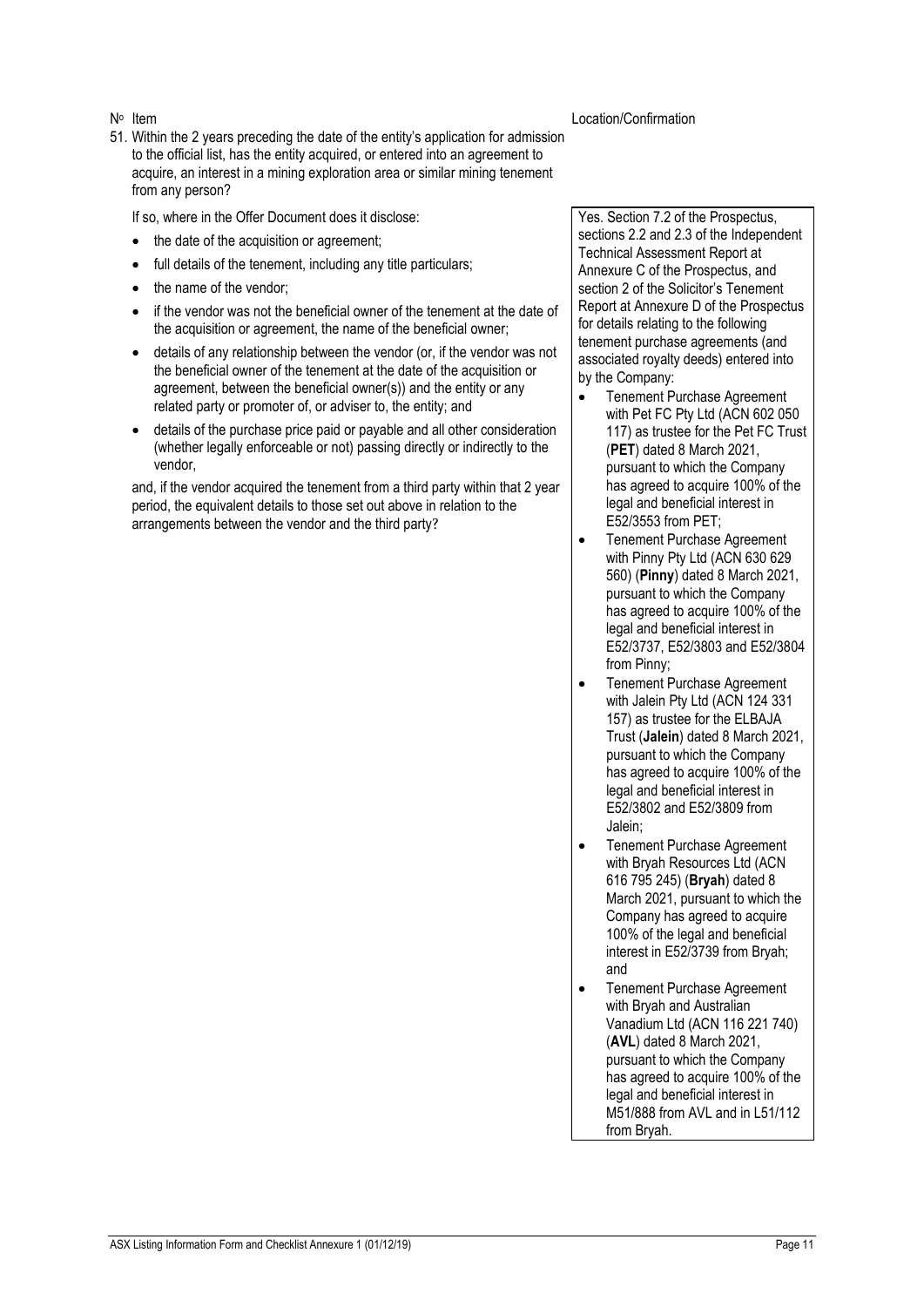If so, please provide a copy of the joint venture agreement | No Where in the joint venture agreement does it provide that if the entity requires

52. Is the entity or a child entity in a joint venture arrangement to investigate or

explore a mining tenement?

it, the operator of the joint venture will give the entity all the information the entity requires to comply with the Listing Rules, and that the information may be given to ASX for release to the market if necessary for the entity to comply with the Listing Rules (Listing Rule 5.45)?

## **Historical or foreign estimates for a material mining project**[20](#page-27-1)

*Complete this section if the Offer Document includes any reference to historical or foreign estimates for a material mining project.*

- 53. Where in the Offer Document does it disclose the source and date of the historical estimates or foreign estimates (Listing Rule 5.12.1)?
- 54. Where in the Offer Document does it disclose whether the historical estimates or foreign estimates use categories of mineralisation other than those defined in JORC and if so, an explanation of the differences (Listing Rule 5.12.2)?
- 55. Where in the Offer Document does it disclose the relevance and materiality of the historical estimates or foreign estimates to the entity (Listing Rule 5.12.3)?

<span id="page-27-0"></span>

| 19   |  |  |  |  |  |  | ASX may require evidence to support expenditure claims. |  |
|------|--|--|--|--|--|--|---------------------------------------------------------|--|
| $ -$ |  |  |  |  |  |  |                                                         |  |

Attached at **Attachment 1** are copies of the tenement purchase agreements described in item 51.

Attached at **Attachment 2** are copies of the royalty deeds relating to the tenement purchase agreements described in item 51.

N/A

N/A

N/A

Is the vendor (or, if the vendor was not the beneficial owner of the tenement at the date of the acquisition or agreement, are any of the beneficial owner(s)) a related party or promoter of the entity or an associate of a related party or promoter of the entity?

If so, please enter "Confirmed" in the column to the right to indicate that the consideration paid by the entity for the tenement was solely restricted securities, save to the extent it involved the reimbursement of expenditure incurred in developing the tenement<sup>[19](#page-27-0)</sup> or the entity was not required to apply the restrictions in Appendix 9B under Listing Rule 9.1.3 (Listing Rule 1.1 Condition 11)

Please also provide a copy of the agreement(s) relating to the acquisition entered into by the entity and any expert's report or valuation obtained by the entity in relation to the acquisition

No Item  $\mathsf{N}^{\circ}$  Location/Confirmation

Confirmed.

<span id="page-27-1"></span><sup>&</sup>lt;sup>20</sup> An "historical estimate" is an estimate of quantity and grade of mineralisation that is based on information and supporting documentation that was prepared prior to the introduction of JORC (1989) and which an entity has not verified as mineral resources or ore reserves in accordance with JORC (Listing Rule 19.12). A "foreign estimate" is an estimate of quantity and grade of mineralisation that was prepared using a mineral resources classification and reporting standard from another jurisdiction prior to an entity acquiring, or entering into an agreement to acquire, an interest in a mining tenement that contains the deposit, and which the entity has not verified as mineral resources or ore reserves in accordance with JORC (Listing Rule 19.12). Note that an entity must not include historical estimates or foreign estimates (other than qualifying foreign estimates) of mineralisation in an economic analysis (including a scoping study, preliminary feasibility study, or a feasibility study) of the entity's mineral resources and ore reserves holdings (see Listing Rule 5.11).